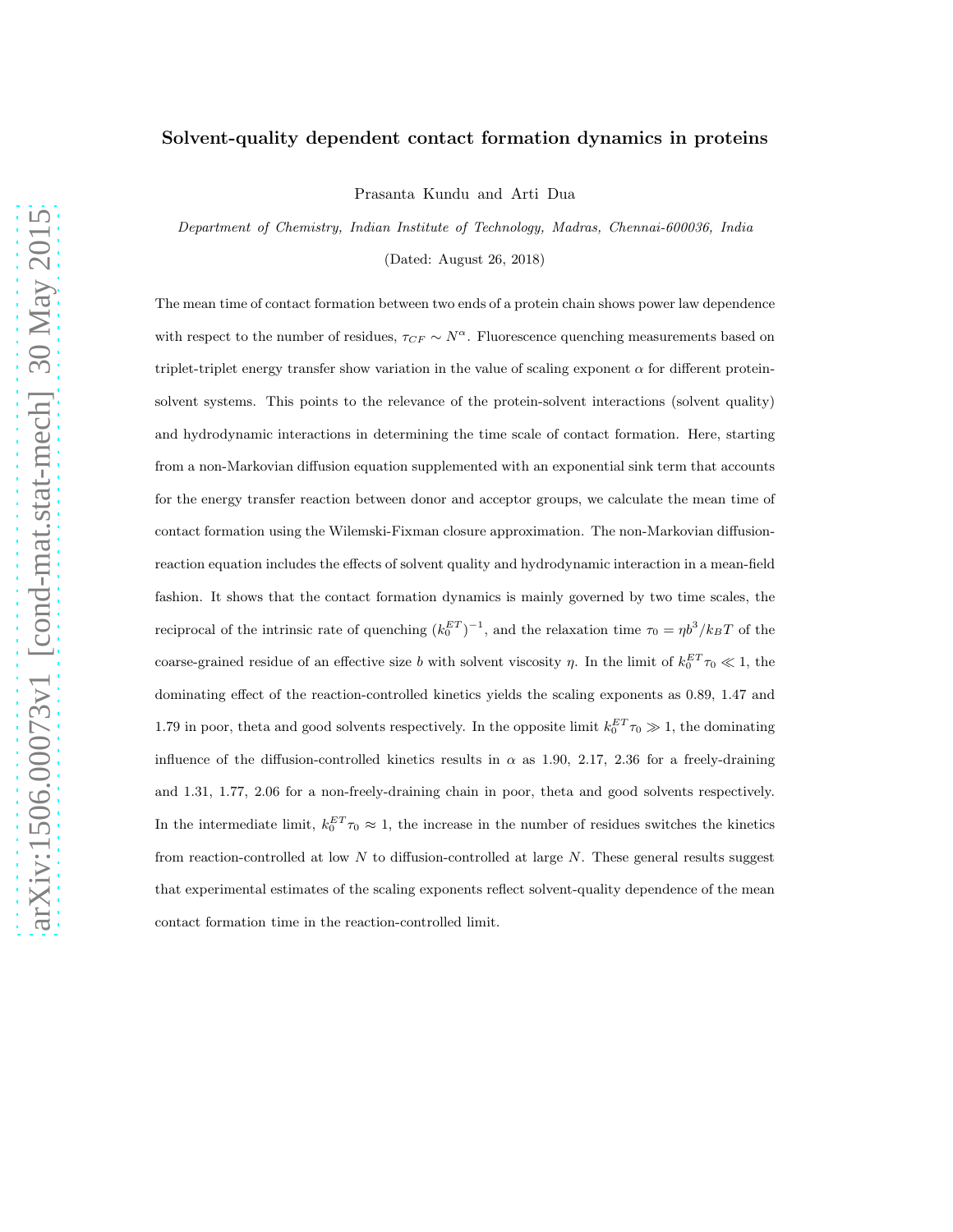# I. INTRODUCTION

The rate at which protein conformational space can be explored to form intramolecular contact between two residues in a polypeptide chain is an important elementary process in protein folding.<sup>[1](#page-18-0)</sup> In the past few years, triplet-triplet energy transfer and photoinduced electron transfer between donor and acceptor groups located at two ends of a polypeptide chain have offered novel means to probe the role of intramolecular chain diffusion in determining the rate of contact formation and the time scale of protein conformational fluctuations.<sup>[2](#page-18-1)[–11](#page-18-2)</sup> By monitoring the triplet-triplet absorption, these experiments have obtained the effective rate constant  $k_{CF}$  for contact formation between two ends of a protein chain, the reciprocal of which is equal to the mean time of contact formation,  $\tau_{CF} = k_{CF}^{-1}$ . For  $N \simeq 10 - 20$ , the latter follows a power law dependence with respect to the number of residues,  $\tau_{CF} \propto N^{\alpha}$ , where  $\alpha$  is the scaling exponent. The typical values of  $\alpha$  for different protein-solvent systems are  $1.05 \pm 0.06$  $1.05 \pm 0.06$ ,<sup>[8](#page-18-3)</sup>  $1.5^{3,12}$  $1.5^{3,12}$  $1.5^{3,12}$  $1.5^{3,12}$  and  $1.7 \pm 0.1^{6,13}$  $1.7 \pm 0.1^{6,13}$  $1.7 \pm 0.1^{6,13}$  for  $N \simeq 10 - 20$ . For relatively shorter polypeptides, where effects of stiffness become important, the dependence of  $\tau_{CF}$  on N is much weaker.[2](#page-18-1)[,14](#page-18-8)

In the asymptotic limit of large  $N$ , when the reaction between two end residues of a freely-draining chain in a theta solvent is considered instantaneous, the theoretical estimates of diffusion-controlled mean time of contact formation based on the Wilemski-Fixman (WF) and Szabo-Schulten-Schulten (SSS) formalisms yield  $\tau_{wf}^d \propto N^2$  and  $\tau_{sss}^d \propto N^{3/2}$ respectively.[15](#page-18-9)[,16](#page-18-10) The simplicity of the SSS formalism and its close agreement with the experimental scaling exponent of 1.5 makes it a widely used theory to rationalize experimental data on end-to-end contact formation in polypeptides. The SSS prediction, however, deviates both from the WF theory<sup>[15](#page-18-9)</sup> and simulation results.<sup>[17](#page-18-11)[–20](#page-18-12)</sup> In a recent work on contact formation kinetics<sup>[21](#page-18-13)</sup>, it is shown that the SSS formalism also yields  $\tau_{ess}^d \propto N^2$  once the monomer diffusion coefficient is replaced with an effective diffusion coefficient that includes the relaxation dynamics of the chain ends. The extended-SSS theory<sup>[21](#page-18-13)</sup> yields  $\alpha \sim 2$  in agreement with the WF formalism, but can not rationalize the weaker dependence  $(\alpha < 2)$  of  $\tau_{CF}$  on N observed experimentally.

The WF formalism determines the mean time of contact formation by solving the reaction-diffusion equation in the presence of a sink term. The sink term accounts for the probability of end-to-end contact whenever the ends are within a contact distance a. For an idealized sink given by  $k_I(R) = k_I^0 \delta(R - a)$ , the reaction between two ends is instantaneous as soon as  $R = a$ . The diffusion-controlled (DC) limit of  $k_I^0 \to \infty$ , thus, yields  $\tau_{wf}^d \sim \tau_0 N^2$  as the mean time of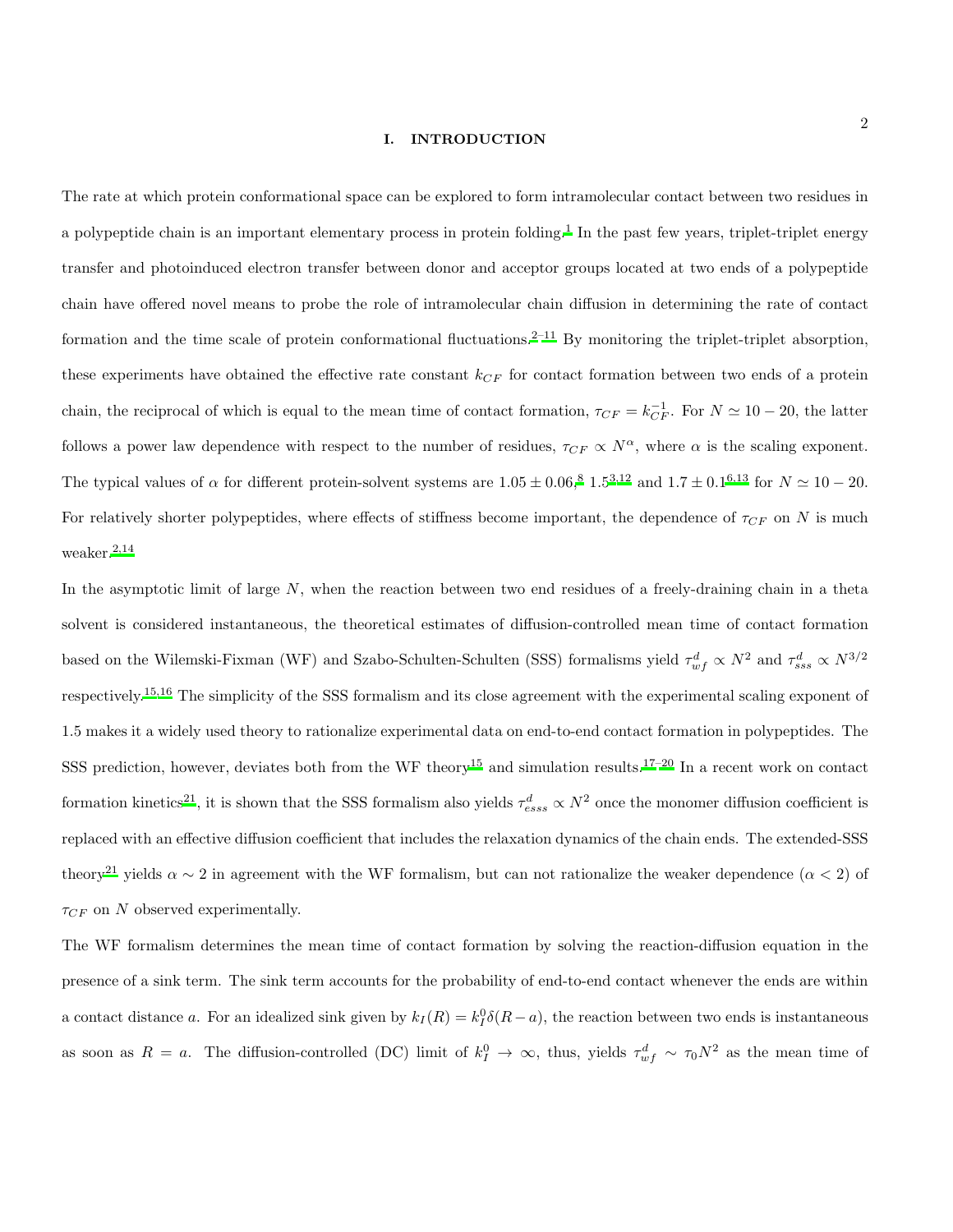contact formation between two ends of a freely-draining ideal polymer.<sup>[22](#page-18-14)</sup> For measurements based on triplet-triplet energy transfer, however, the quenching rate depends exponentially on the distance between the donor and acceptor. The latter is given by  $k_{ET}(R) = k_0^{ET} \exp(-2R/a)$ , where  $k_0^{ET}$  is the intrinsic quenching rate independent of the distance between donor and acceptor groups  $R$  and  $a$  is the contact distance for quenching. In the presence of a more realistic energy transfer sink, therefore, the reaction is not instantaneous but occurs at a rate that decays exponentially with R. Typical values of  $k_0^{ET}$ , range from  $10^6 - 10^9 s^{-1}$ .<sup>[2](#page-18-1)</sup> For large but finite  $k_0^{ET}$ , it is conceivable that the weaker dependence of  $\tau_{CF}$  on N can be rationalized using the reaction-controlled kinetics. Additionally, the presence of protein-solvent interactions which effectively amounts to change in the solvent quality from theta to good or poor solvent conditions, and hydrodynamic interaction which couples the dynamics of various residues in the chain can result in weaker dependence of  $\tau_{CF}$  on  $N$ .<sup>[3](#page-18-4)</sup>

In this work, starting from a non-Markovian diffusion equation supplemented with an exponential sink term that accounts for the energy transfer reaction between two residues located at the exterior of a protein chain, we calculate the mean time of contact formation using the WF closure approximation.<sup>[15](#page-18-9)[,23](#page-18-15)</sup> The non-Markovian diffusion equation describes the time evolution of the probability distribution of the distance between two residues on a protein chain and includes the effects of solvent quality and hydrodynamic interaction in a mean-field fashion. Our key result is that for triplet-triplet energy transfer, where the quenching rate depends exponentially on the distance between donor and acceptor groups, the kinetics of contact formation is reaction-controlled (RC) in the limit of  $k_0^{ET}\tau_0 \ll 1$  and diffusion-controlled (DC) in the opposite limit,  $k_0^{ET}\tau_0 \gg 1$ . Here,  $\tau_0 = \eta b^3 / k_B T$  is the relaxation time of the coarse-grained residue of an effective size b (molecular relaxation time). In the intermediate limit,  $k_0^{ET}\tau_0 \approx 1$ , the increase in the number of residues switches the kinetics from reaction-controlled at small  $N$  to diffusion-controlled at large  $N$ . Our analysis shows that even for large values of  $k_0^{ET}$ , the weaker dependence of  $\tau_{CF}$  on N, can be rationalized using reaction-controlled kinetics in poor, theta and good solvent conditions. In the presence of the heaviside sink, the diffusion-controlled mean time of contact formation obtained from the present formalism is in agreement with the previous work based on generalized random walk description that accounts for non-local interactions approximately.<sup>[24](#page-18-16)</sup>

This paper is organized as follows. Section II recapitulates the general features of a non-Markovian generalized Langevin equation (GLE), which is modified to include the effects of solvent quality and hydrodynamic interaction in a mean-field fashion. The GLE, when transformed into a diffusion equation and supplemented with an exponential sink term, results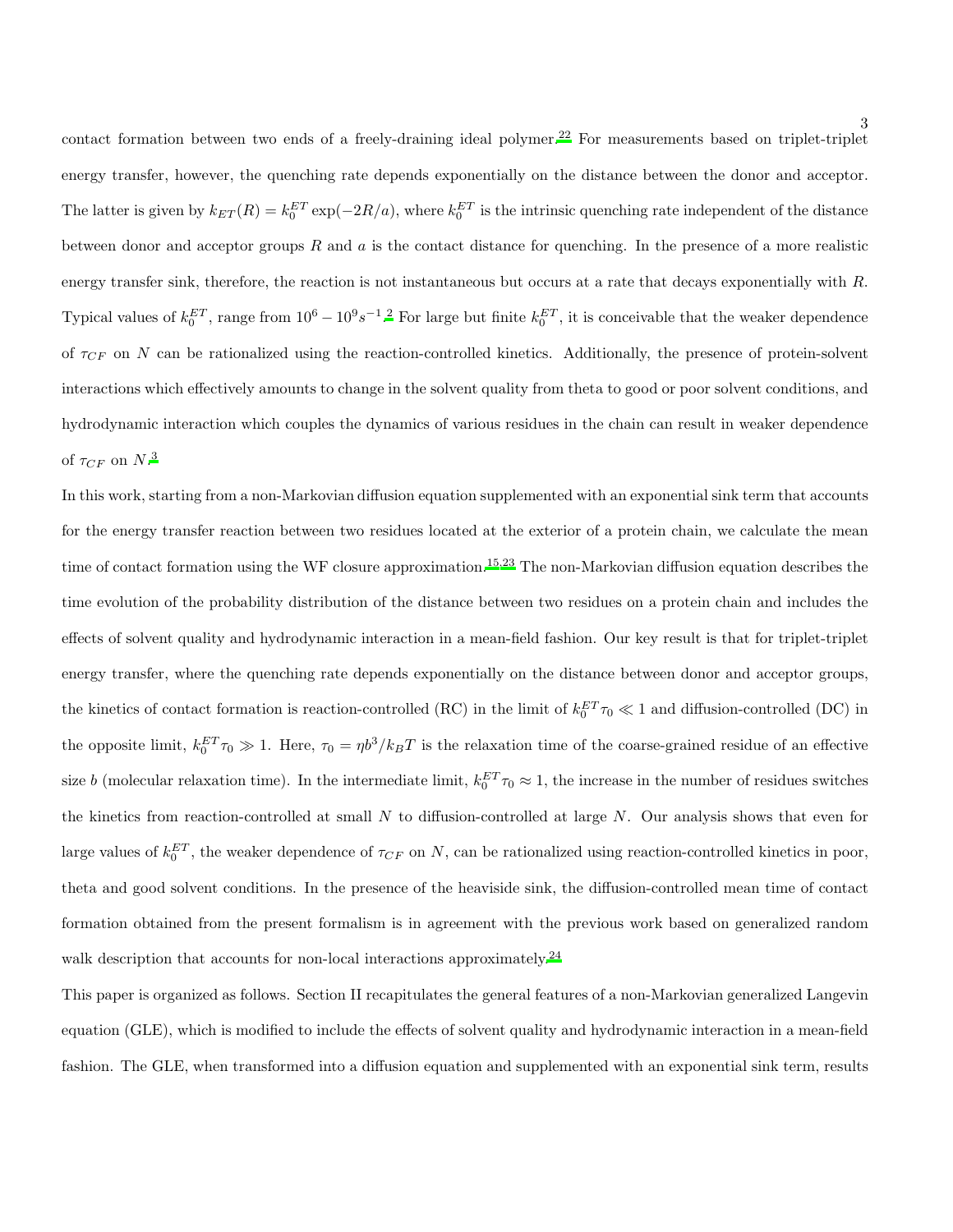in a non-Markovian diffusion-reaction equation. In Section III, the latter is used to determine the mean time of contact formation using the WF closure approximation. Section IV presents the main results of this calculation along with a brief discussion. Conclusions are presented in Section V.

# II. THEORETICAL MODEL

The theoretical model presented below is based on a recent work where the time evolution of distance between donor and acceptor groups on a protein chain was described using an overdamped non-Markovian generalized Langevin equation (GLE) approach.[25](#page-19-0) This model was used to rationalize the results of a recent experiment where fluorescence quenching of photoinduced electron transfer between a pair of donor and acceptor groups on a protein chain was used to probe several universal aspects of protein conformational fluctuations.<sup>[26](#page-19-1)</sup> In this experiment, distance fluctuations were shown to follow the Gaussian statistics with non-exponential decay, revealing non-Markovian nature of these fluctuations. The  $GLE$  approach<sup>[25](#page-19-0)</sup> captured several universal aspects of the photoinduced electron transfer experiment, including correct prediction of the power law for the memory kernel<sup>[27](#page-19-2)</sup> and excellent agreement with two-point and four-point fluorescence correlation lifetimes.[26](#page-19-1) Here, we modify the GLE to include the effects of solvent quality and hydrodynamic interactions in a mean-field fashion:

<span id="page-3-0"></span>
$$
\int_0^t dt' K_{mn}(t-t')\frac{d}{dt'}\mathbf{R}_{mn}(t') = -\kappa \mathbf{R}_{mn}(t) + \mathbf{f}_{mn}(t). \tag{1}
$$

In the above equation  $\mathbf{R}_{mn} = \mathbf{r}_n - \mathbf{r}_m$  is the distance between two residues labelled as m and n and located at positions  $r_m$  and  $r_n$  respectively on the protein chain. The first term on the right hand side is the effective elastic force due to chain connectivity with free energy  $F(\mathbf{R}_{mn}) = \frac{1}{2} \kappa \mathbf{R}_{mn}^2$ , where  $\kappa = 3k_B T / \langle \mathbf{R}_{mn}^2 \rangle$  is the force constant.<sup>[28](#page-19-3)</sup> The variation in the solvent quality from theta to good and poor solvent conditions results in effective repulsive and attractive interactions between chain residues respectively. Within a mean-field description, the latter can be included by considering  $\langle \mathbf{R}_{mn}^2 \rangle = |n - m|^{2\nu} b^2$ , where  $\nu$  is the Flory exponent with  $\nu = 1/2$ , 3/5 and 1/3 for theta, good and poor solvent conditions respectively.[28](#page-19-3)[,29](#page-19-4) Thus the above GLE, while retaining the Gaussian and non-Markovian nature of distance fluctuations between two residues, accounts for the effective non-local interactions between chain residues in an approximate manner.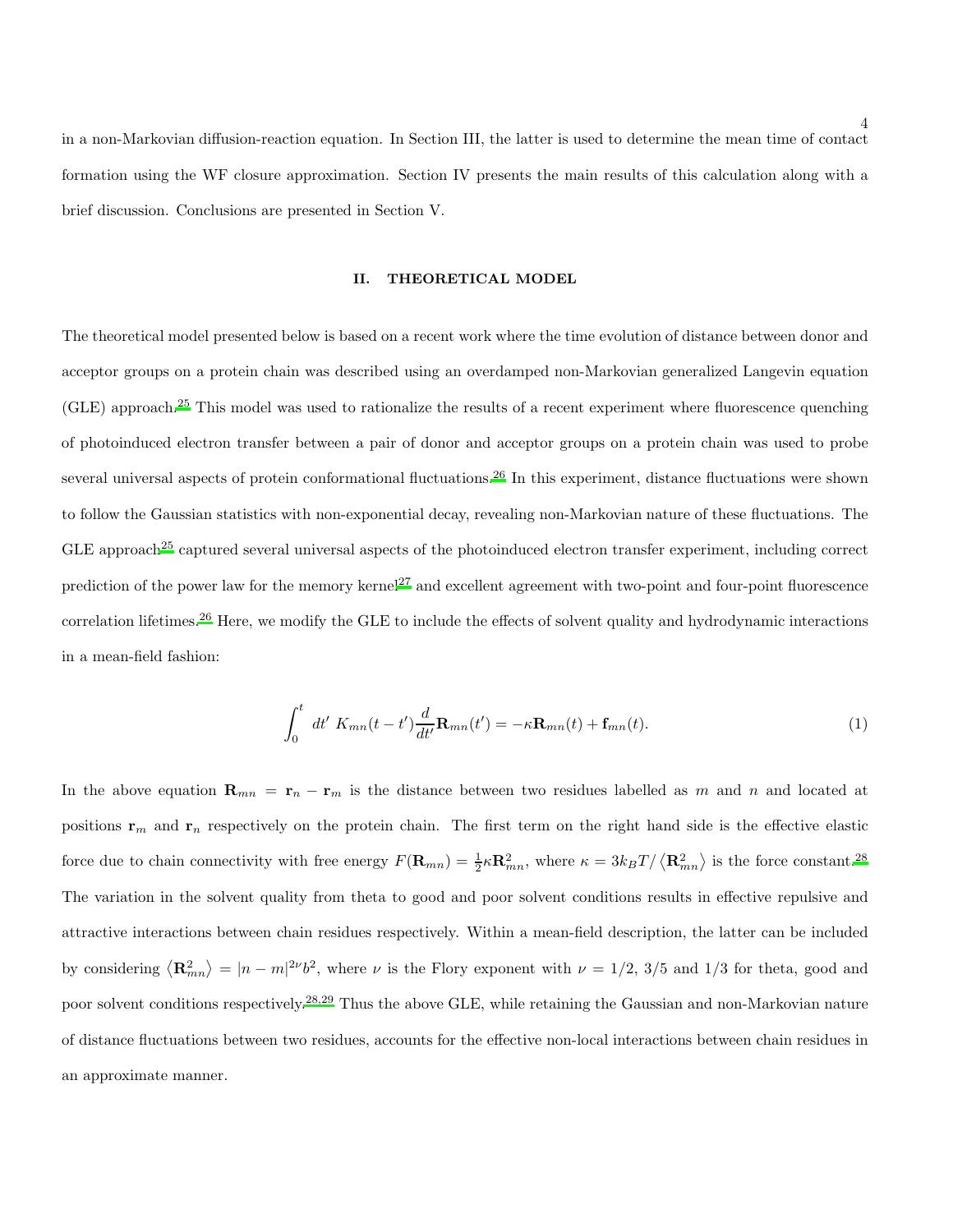$\begin{split} \text{In Eq. (1), the mean and the variance of the Gaussian coloured noise } &\mathbf{f}_{mn} \text{ are given by } \langle \mathbf{f}_{mn}(t) \rangle = 0 \text{ and } \langle f_{mn}(t) f_{mn}(0) \rangle = \frac{5}{2} \sqrt{\frac{2}{\pi}} \mathbf{f}_{mn} \end{split}$  $\begin{split} \text{In Eq. (1), the mean and the variance of the Gaussian coloured noise } &\mathbf{f}_{mn} \text{ are given by } \langle \mathbf{f}_{mn}(t) \rangle = 0 \text{ and } \langle f_{mn}(t) f_{mn}(0) \rangle = \frac{5}{2} \sqrt{\frac{2}{\pi}} \mathbf{f}_{mn} \end{split}$  $\begin{split} \text{In Eq. (1), the mean and the variance of the Gaussian coloured noise } &\mathbf{f}_{mn} \text{ are given by } \langle \mathbf{f}_{mn}(t) \rangle = 0 \text{ and } \langle f_{mn}(t) f_{mn}(0) \rangle = \frac{5}{2} \sqrt{\frac{2}{\pi}} \mathbf{f}_{mn} \end{split}$  $k_B T K_{mn}(t)$  respectively, where  $K_{mn}(t)$  is the friction kernel. The Laplace transform of  $K_{mn}(s) = \int_0^\infty dt \exp(-st) K_{mn}(t)$ is given by

$$
K_{mn}(s) = \frac{\kappa \phi_{mn}(s)}{1 - s\phi_{mn}(s)},\tag{2}
$$

where  $\phi_{mn}(s) = \int_0^\infty dt \exp(-st)\phi_{mn}(t)$  is the dimensionless time correlation of distance fluctuations. The latter can be obtained from the Rouse and Zimm dynamics in theta, good and poor solvents. An outline of the derivation is presented in Appendix A. The final expression is

<span id="page-4-1"></span>
$$
\phi_{mn}(t) = \frac{\langle \mathbf{R}_{mn}(t) \cdot \mathbf{R}_{mn}(0) \rangle}{\langle \mathbf{R}_{mn}(0) \cdot \mathbf{R}_{mn}(0) \rangle} = \frac{\sum_{p=1}^{\infty} [\cos(p\pi n/N) - \cos(p\pi m/N)]^2 e^{-t/\tau_p} / p^{2\nu + 1}}{\sum_{p=1}^{\infty} [\cos(p\pi n/N) - \cos(p\pi m/N)]^2 / p^{2\nu + 1}},
$$
\n(3)

where N is the total number of residues in the protein chain and  $\tau_p$  is the relaxation time of the pth mode.. The above equation accounts for the solvent quality and hydrodynamic interaction in a mean-field fashion. For freely-draining and non-freely-draining chain corresponding to the absence and presence of hydrodynamic interaction, the relaxation time is specified using  $\tau_p^R$  and  $\tau_p^Z$ , where superscripts R and Z refer to the Rouse and Zimm dynamics respectively. In terms of the longest relaxation time corresponding to the  $p=1$  mode,  $\tau_p^R = \tau_1^R/p^{2\nu+1}$  and  $\tau_p^Z = \tau_1^Z/p^{3\nu}$ , where  $\tau_1^R \sim \tau_0 N^{2\nu+1}$ and  $\tau_1^Z \sim \tau_0 N^{3\nu}$  respectively. Here,  $\tau_0 \sim \eta b^3 / k_B T$  is the relaxation time of the coarse-grained residue of size b (Kuhn length) with solvent viscosity  $\eta$ <sup>[28](#page-19-3)[,29](#page-19-4)</sup>

Eq. [\(1\)](#page-3-0) when transformed into a Smoluchowski equation is given by

<span id="page-4-0"></span>
$$
\frac{\partial P(\mathbf{R}_{mn},t)}{\partial t} = D_{mn}(t) \left[ \frac{\partial}{\partial \mathbf{R}_{mn}} \cdot \mathbf{R}_{mn} P(\mathbf{R}_{mn},t) + \frac{k_B T}{\kappa} \frac{\partial^2}{\partial \mathbf{R}_{mn}^2} P(\mathbf{R}_{mn},t) \right].
$$
\n(4)

In an earlier work<sup>[30](#page-19-5)</sup> the survival probability of the unreacted donor state calculated from Eq.  $(4)$  yielded excellent agreement with another recent experiment $31$  measuring temporal decay of the transient absorption signals for fourteen mutants and wild type reaction center of protein dynamics modulated electron transfer reaction in early stage of photosynthesis. Starting from the GLE [Eq. [\(1\)](#page-3-0)], a brief outline of the steps involved in deriving Eq. [\(4\)](#page-4-0) are presented in Ref. (30).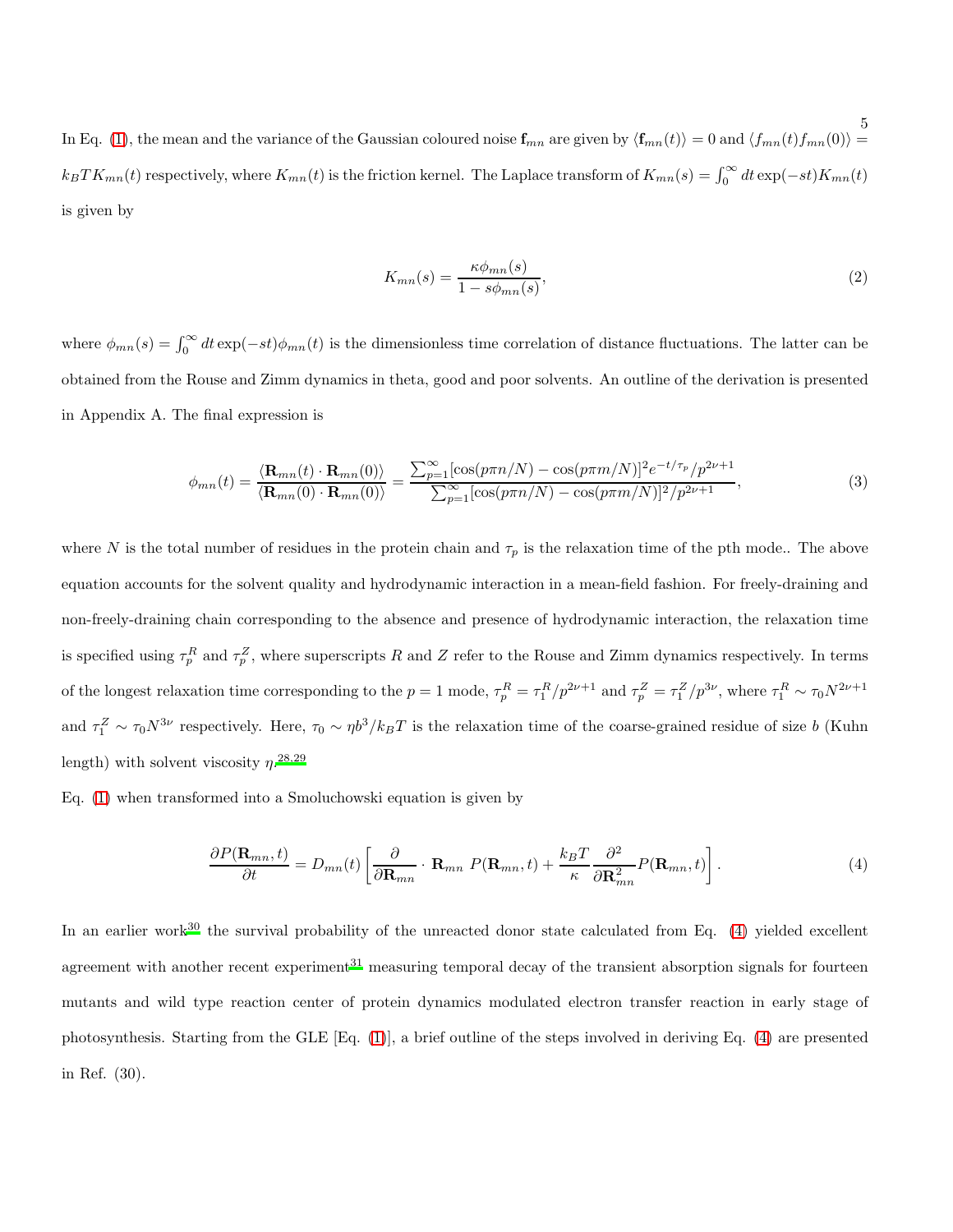Eq. [\(4\)](#page-4-0) is a non-Markovian diffusion equation, which describes the time evolution of the probability distribution of the distance between two residues on a protein chain with time dependent diffusion coefficient,  $D_{mn}(t) = -\frac{\dot{\phi}_{mn}(t)}{\phi_{mn}(t)}$  $\frac{\varphi_{mn}(t)}{\varphi_{mn}(t)}$ . In the presence of an energy transfer reaction between donor and acceptor groups at the exterior (or interior) of the protein chain, Eq. [\(4\)](#page-4-0), is supplemented with an energy transfer sink term, resulting in the following diffusion-reaction equation:

<span id="page-5-0"></span>
$$
\frac{\partial P(\mathbf{R}_{mn},t)}{\partial t} = D_{mn}(t) \left[ \frac{\partial}{\partial \mathbf{R}_{mn}} \cdot \mathbf{R}_{mn} P(\mathbf{R}_{mn},t) + \frac{k_B T}{\kappa} \frac{\partial^2}{\partial \mathbf{R}_{mn}^2} P(\mathbf{R}_{mn},t) \right] - k_{ET}(R_{mn}) P(\mathbf{R}_{mn},t) \tag{5}
$$

Triplet-triplet energy transfer follows Dexter electron exchange as a mechanism for fluorescence quenching.[32](#page-19-7) Thus, the distance dependent energy transfer rate expression is given by

<span id="page-5-1"></span>
$$
k_{ET}(R_{mn}) = k_0^{ET} \exp\left(-2R_{mn}/a\right),\tag{6}
$$

where  $k_0^{ET}$  is the intrinsic rate constant which depends on the spectral overlap integral and a is the contact distance for quenching. In what follows, we use Eq. [\(5\)](#page-5-0) to calculate the mean time of contact formation in the presence of the energy transfer reaction sink [Eq. [\(6\)](#page-5-1)].

# III. THE MEAN TIME OF CONTACT FORMATION

The mean time of contact formation can be obtained from the survival probability  $S(t) = \int d\mathbf{R}_{mn} P(\mathbf{R}_{mn}, t)$  that the donor and acceptor groups on the chain have not reacted at time t. From Eq. [\(5\)](#page-5-0), it follows that  $\frac{dS(t)}{dt} = -\langle k(t) \rangle$ , where  $\langle k(t) \rangle = \int_{-\infty}^{\infty} d\mathbf{R}_{mn} k_{ET}(R_{mn}) P(\mathbf{R}_{mn}, t)$ . If  $S(t)$  is assumed to decay as a single exponential,  $S(t) \approx \exp(-t/\tau_{CF})$  $\exp(-k_{CF}t)$ , then the mean time of contact formation between two residues, which is the reciprocal of the effective rate constant for contact formation, is given by

$$
\tau_{CF} = k_{CF}^{-1} = \int_0^\infty dt S(t) \tag{7}
$$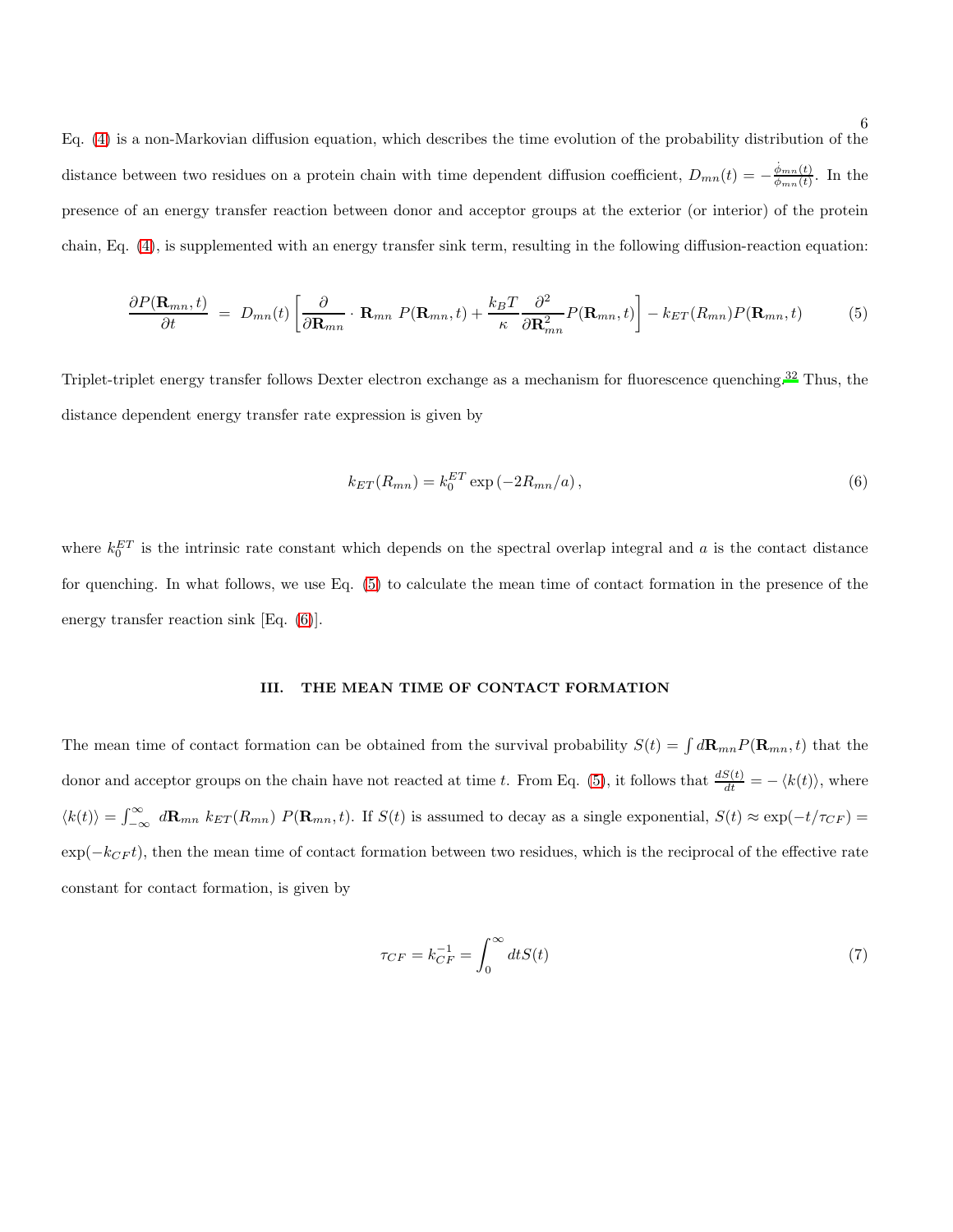The solution of the diffusion-reaction equation, Eq.  $(5)$  can be written as<sup>[15](#page-18-9)[,23](#page-18-15)</sup>

<span id="page-6-0"></span>
$$
P(\mathbf{R}_{mn},t) = P_{eq}(\mathbf{R}_{mn}) - \int_0^t dt' \int_{-\infty}^{\infty} d\mathbf{R}'_{mn} G(\mathbf{R}_{mn},t|\mathbf{R}'_{mn},t') k_{ET}(R'_{mn}) P(\mathbf{R}'_{mn},t')
$$
(8)

where  $G(\mathbf{R}_{mn}, t | \mathbf{R}'_{mn}, t')$  is the conditional probability that the distance between two residues on a protein chain which was  $\mathbf{R}'_{mn}$  at some initial time t' is  $\mathbf{R}_{mn}$  at time t. Starting from Eq. [\(4\)](#page-4-0), a closed form expression for  $G(\mathbf{R}_{mn}, t | \mathbf{R}'_{mn}, t')$ can be derived, the details of which are given in Ref. (30). Here, we simply state the final result:

$$
G\left(\mathbf{R}_{mn},t|\mathbf{R}_{mn}',0\right) = \left(\frac{3}{2\pi|n-m|^{2\nu}b^2\left[1-\phi_{mn}^2(t)\right]}\right)^{3/2} \exp\left[-\frac{3\left(\mathbf{R}_{mn} - \mathbf{R}_{mn}'\phi_{mn}(t)\right)^2}{2|n-m|^{2\nu}b^2\left[1-\phi_{mn}^2(t)\right]}\right].
$$
\n(9)

From the above equation, the following equilibrium distribution can be obtained in the long time limit,  $t \to \infty$ :

<span id="page-6-3"></span>
$$
P_{eq}(\mathbf{R}_{mn}) = \left(\frac{3}{2\pi |n - m|^{2\nu} b^2}\right)^{3/2} \exp\left[-\frac{3\mathbf{R}_{mn}^2}{2|n - m|^{2\nu} b^2}\right].
$$
 (10)

which correctly yields  $\langle \mathbf{R}_{mn}^2 \rangle_{eq} = |n - m|^{2\nu} b^2$  for the distance between two residues at the interior of the chain and  $\langle \mathbf{R}^2 \rangle_{eq} = N^{2\nu} b^2$  for the end-to-end distance with  $n = N$  and  $m = 0$ .

Eq. [\(8\)](#page-6-0), when multiplied with  $k_{ET}(R_{mn})$  and integrated over  $d\mathbf{R}_{mn}$  yields

<span id="page-6-1"></span>
$$
\langle k(t) \rangle = \langle k \rangle_{eq} - \int_0^t dt' \int_{-\infty}^{\infty} d\mathbf{R}_{mn} \int_{-\infty}^{\infty} d\mathbf{R}_{mn}' k_{ET}(R_{mn}) G(\mathbf{R}_{mn}, t | \mathbf{R}_{mn}', t') k_{ET}(R_{mn}') P(\mathbf{R}_{mn}', t') \tag{11}
$$

where  $\langle k \rangle_{eq} = \int_{-\infty}^{\infty} d\mathbf{R}_{mn} k_{ET} (R_{mn}) P_{eq}(\mathbf{R}_{mn})$ . Eq. [\(11\)](#page-6-1) is a nonlinear integral equation which can not be solved in a closed form. Using Wilemski-Fixman closure approximation we determine the mean time of contact formation, the derivation of which is discussed at length in Ref. (23). The final result is

<span id="page-6-2"></span>
$$
\tau_{CF} = k_{CF}^{-1} = \langle k \rangle_{eq}^{-1} + \int_0^\infty dt \, \frac{(\langle k(t)k(0) \rangle_{eq} - \langle k \rangle_{eq}^2)}{\langle k \rangle_{eq}^2} = \tau_R + \tau_D,
$$
\n(12)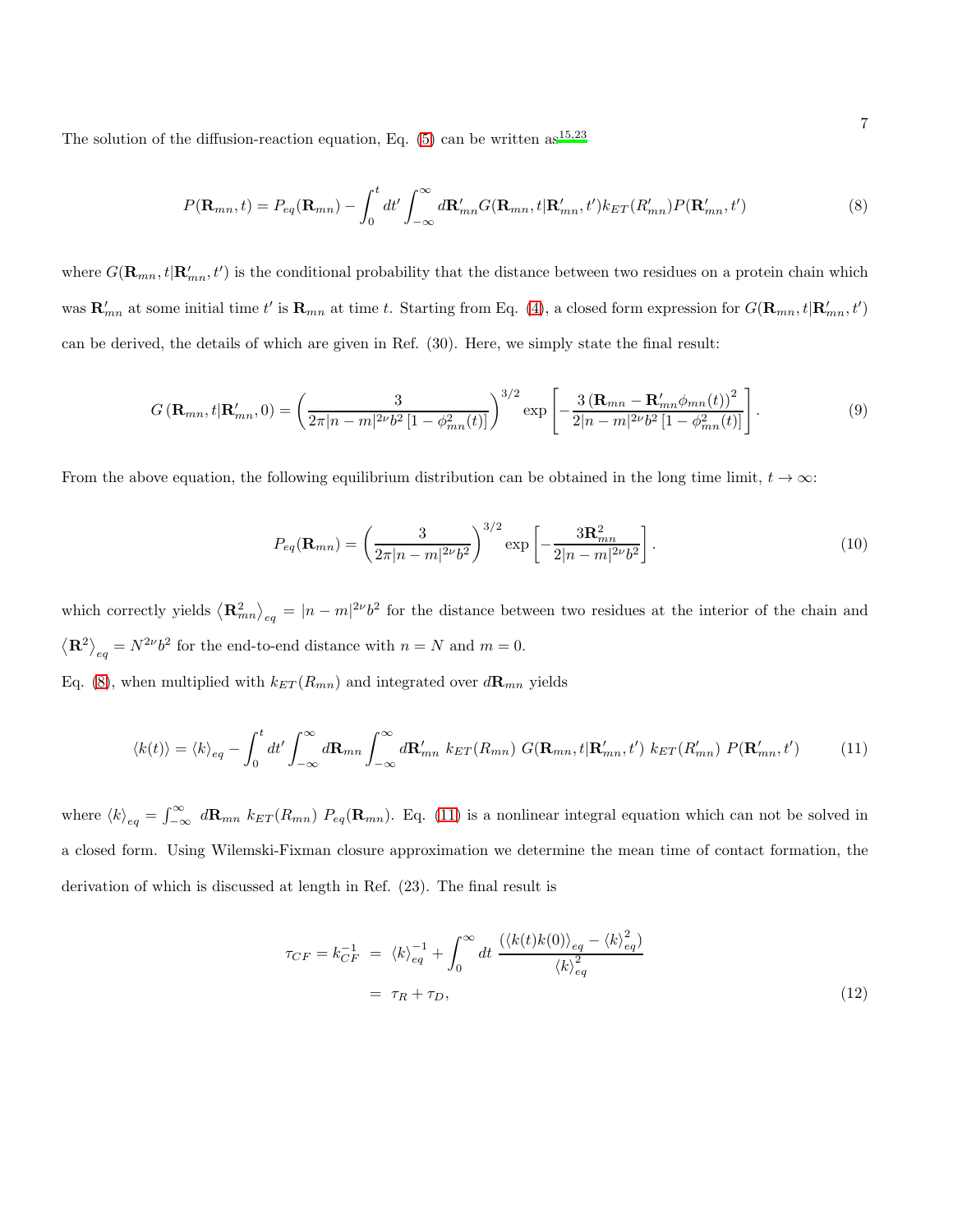where

$$
\langle k(t)k(0)\rangle_{eq} = \int_{-\infty}^{\infty} d\mathbf{R}_{mn} \int_{-\infty}^{\infty} d\mathbf{R}'_{mn} \ k_{ET}(R_{mn}) \ G(\mathbf{R}_{mn}, t | \mathbf{R}'_{mn}, 0) \ k_{ET}(R'_{mn}) P_{eq}(\mathbf{R}'_{mn}), \tag{13}
$$

is the time-correlation of the energy-transfer rates. In Eq. [\(12\)](#page-6-2),  $\tau_R$  and  $\tau_D$  are the reaction and diffusion-controlled contributions to the mean time of contact formation respectively. For end-to-end contact formation, with  $n = N$  and  $m = 0$ , the  $\tau_R$  and  $\tau_D$  are given by

<span id="page-7-0"></span>
$$
\tau_R = \langle k \rangle_{eq}^{-1} = \left( 4\pi k_0^{ET} \left( \frac{3}{2\pi N^{2\nu} b^2} \right)^{3/2} \int_a^{\infty} dR \ R^2 \exp(-2R/a) \ g(R) \right)^{-1} . \tag{14}
$$

and

<span id="page-7-1"></span>
$$
\tau_D = \int_0^\infty dt \left[ \frac{\langle k(t)k(0)\rangle_{eq}}{\langle k\rangle_{eq}^2} - 1 \right]
$$
  
= 
$$
\int_0^\infty dt \left[ \frac{N^{2\nu}b^2}{3\phi(t)\left[1 - \phi^2(t)\right]^{1/2}} \frac{\int_a^\infty dR \int_a^\infty dR'R \, R' \, e^{-2(R+R')/a} \, f(R,t)}{\left(\int_a^\infty dR \, R^2 \, e^{-2R/a} \, g(R)\right)^2} - 1 \right]
$$
(15)

where  $f(R, t) = \exp \left[-\frac{3(R^2 + R'^2)}{(2N^{2\nu}b^2(1-\phi^2(t)))}\right] \sinh \left[\frac{3RR'\phi(t)}{N^{2\nu}b^2(1-\phi^2)}\right]$  $\frac{3RR'\phi(t)}{N^{2\nu}b^2(1-\phi^2(t))}$ ,  $g(R) = \exp \left[-\frac{3R^2}{2N^{2\nu}}\right]$  $\frac{3R^2}{2N^{2\nu}b^2}$ . In the above equation,  $\phi(t)$  is given by

$$
\phi(t) = \frac{\sum_{p,odd} e^{-t/\tau_p} / p^{2\nu + 1}}{\sum_{p,odd} 1 / p^{2\nu + 1}},\tag{16}
$$

where  $\tau_p^R = \tau_1^R/p^{2\nu+1}$  and  $\tau_p^Z = \tau_1^Z/p^{3\nu}$  for the freely-draining and non-freely-draining chain respectively. In the next section, we numerically estimate  $\tau_R$  and  $\tau_D$  to obtain the mean time of contact formation using Eq. [\(12\)](#page-6-2).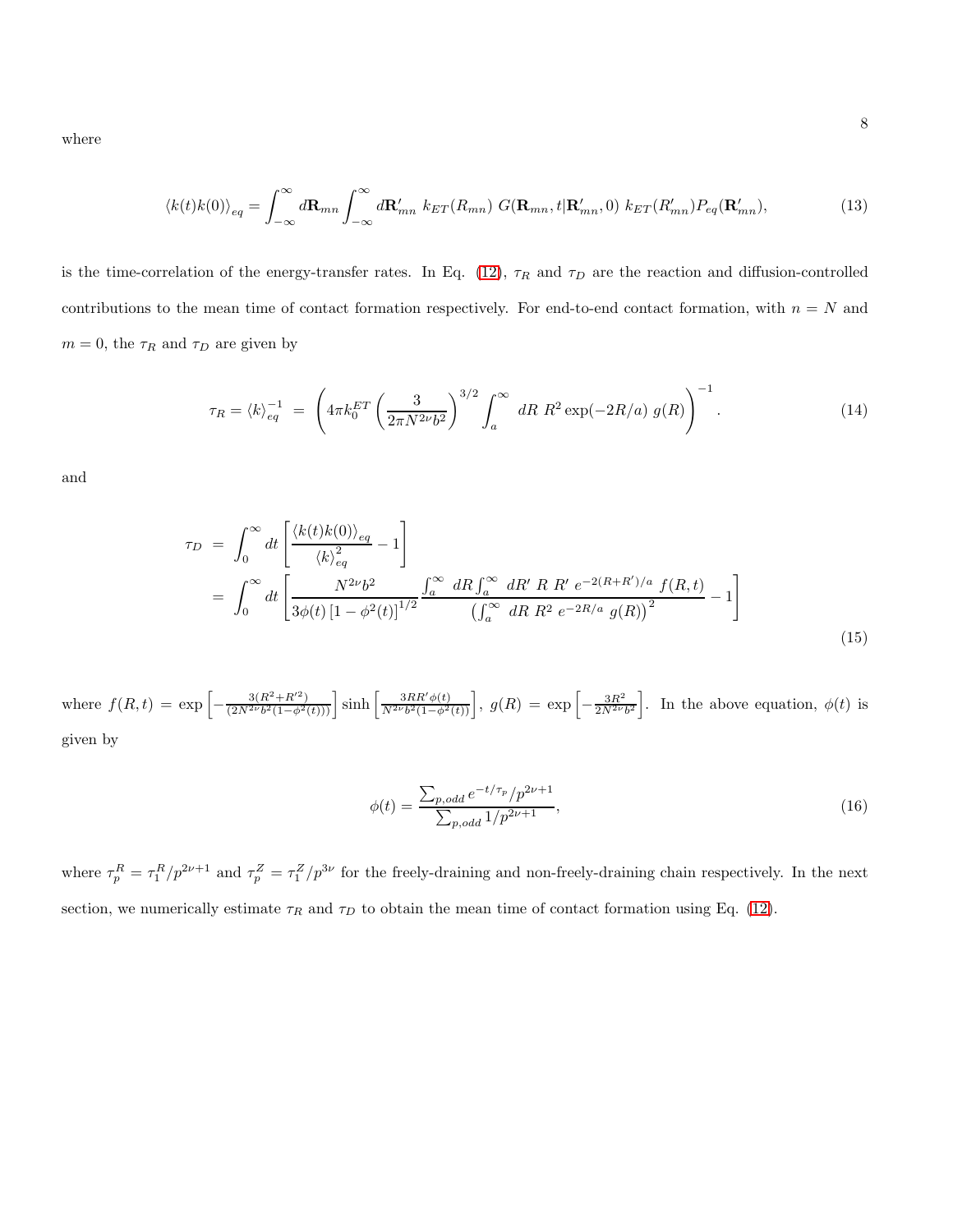

FIG. 1: Log-log plot for the variation of the diffusion-controlled mean time of contact formation  $\tau_D$  with N for a chain in good, theta and poor solvents. The results are obtained in the presence of the heaviside sink in the (a) absence (Rouse) and (b) presence (Zimm) of hydrodynamic interaction. Symbols are theoretical results and the solid lines are the corresponding linear fits showing the power law dependence of diffusion controlled mean time of contact formation with respect to the number of residues,  $\tau_D \sim N^{\beta}$ .

# IV. RESULTS AND DISCUSSION

#### A. Diffusion-controlled mean time of contact formation with the heaviside sink

In a previous theoretical study, the solvent quality dependence of the mean contact formation time has been obtained using a generalized random walk description which accounts for the non-local interactions in a freely-draining chain approximately.[24](#page-18-16) The nonlocal interactions have been included by modifying the connectivity term in the Edwards continuum representation of the polymer. This involves introducing a parameter h, with values  $1/3$ ,  $1/2$  and  $3/5$ , which correspond to the average size of the chain in poor, theta and good solvents respectively. By solving the reaction-diffusion equation with the heaviside sink, the diffusion-controlled mean time of contact formation was shown to follow a power law scaling  $\tau_D \propto N^{\beta}$ . The third and fourth columns of Table 1 present the values of the scaling exponent  $\beta$  obtained in this previous study<sup>[24](#page-18-16)</sup> and in a recent Brownian dynamics simulations<sup>[21](#page-18-13)</sup> respectively. These values have been obtained in good, theta and poor solvents in the absence of the hydrodynamic interactions (freely-draining chain).

To compare the scaling exponents obtained in the present work with the earlier work, we first obtain the diffusioncontrolled mean time of contact formation in the presence of the heaviside sink in good, theta and poor solvents. This is done by replacing  $k_{ET}(R)$  in Eq. [\(5\)](#page-5-0) with the heaviside sink given by  $k_{HS}(R) = k_{HS}$  for  $R \le a$  and 0 otherwise. The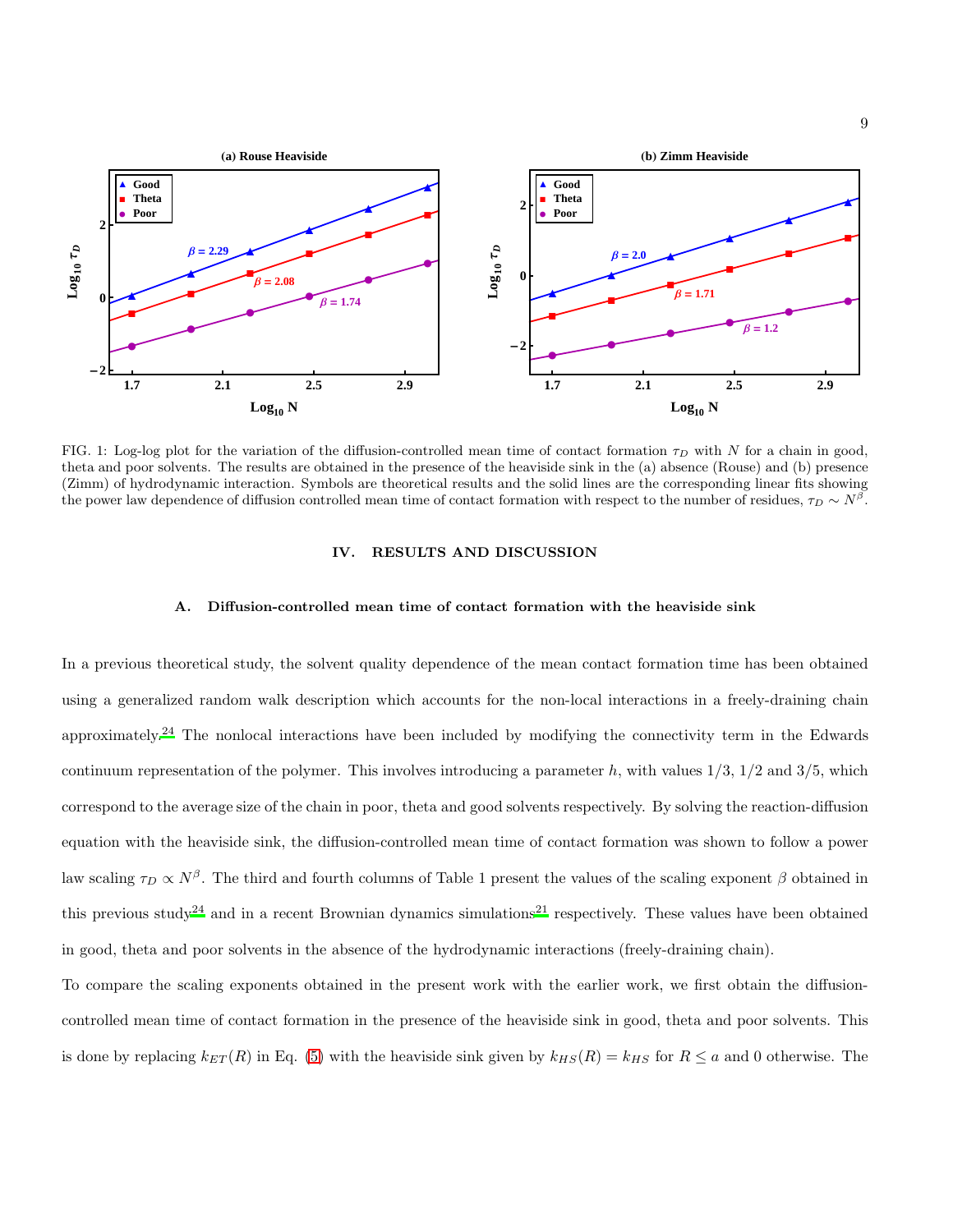| Solvent quality | Present Work <sup><math>a</math></sup> | Previous Work <sup>1,<math>a</math></sup> | Previous Work <sup>2,<math>a</math></sup> | Present Work <sup>b</sup> |
|-----------------|----------------------------------------|-------------------------------------------|-------------------------------------------|---------------------------|
| Good            | 2.29                                   | 2.28                                      | 2.4                                       | 2.0                       |
| Theta           | 2.08                                   | 2.09                                      | 2.0                                       | 1.71                      |
| Poor            | 1.74                                   | 1.76                                      | $1.0\,$                                   | 1.2                       |

TABLE I: Comparison of solvent-quality dependence of scaling exponents  $\beta$  for diffusion controlled mean time of contact formation  $\tau_D \sim N^{\beta}$  in the presence of the Heaviside sink between present and previous<sup>1</sup> work. Superscripts a and b refer to the solvent quality dependence of the freely-draining and non-freely-draining chain corresponding to the absence (Rouse) and presence (Zimm) of hydrodynamic interaction respectively. Superscripts 1 and 2 refer to previous estimates of the scaling exponents based on analytical theory and simulations for the freely-draining chain given in References [24] and [21] respectively.

diffusion-controlled mean time of contact formation is calculated in the limit  $k_{HS} \rightarrow \infty$ . In the absence and presence of hydrodynamic interaction corresponding to the freely-draining and non freely-draining cases respectively it shows a power law scaling  $\tau_D \propto N^{\beta}$ , which is depicted in Fig. (1). The values of the scaling exponents in good, theta and poor solvents in the absence of hydrodynamic interactions, obtained using this approach, are tabulated in the second column of Table 1. These values show excellent agreement with the previous analytical results [column 3]. The values of the scaling exponents obtained from simulations in good and poor solvents [column 4] are comparatively higher and lower than the previous and present analytical estimates. In Ref. (21), this has been attributed to finite size effects.

The comparison of the diffusion-controlled mean time of contact formation obtained from the present and previous<sup>[24](#page-18-16)</sup> theoretical approach suggests that the non-Markovian diffusion equation approach, where the solvent quality is accounted for in a mean-field fashion, yields the same result as the generalized random walk description used earlier. However, the advantage of the present formalism is that it can easily be extended to account for the hydrodynamic interactions between chain residues. The scaling exponents for the diffusion-controlled mean time of contact formation in the presence of the hydrodynamic interactions are presented in column 5 of Table 1. In the presence of the hydrodynamic interaction, the scaling exponents are lower than the ones in the absence of this interaction [column 2]. This is because the presence of the hydrodynamic interaction couples the dynamics of different residues on the chain. As a result, the non freely-draining (Zimm) chain diffuses faster and has weaker dependence on N compared to the freely-draining (Rouse) chain.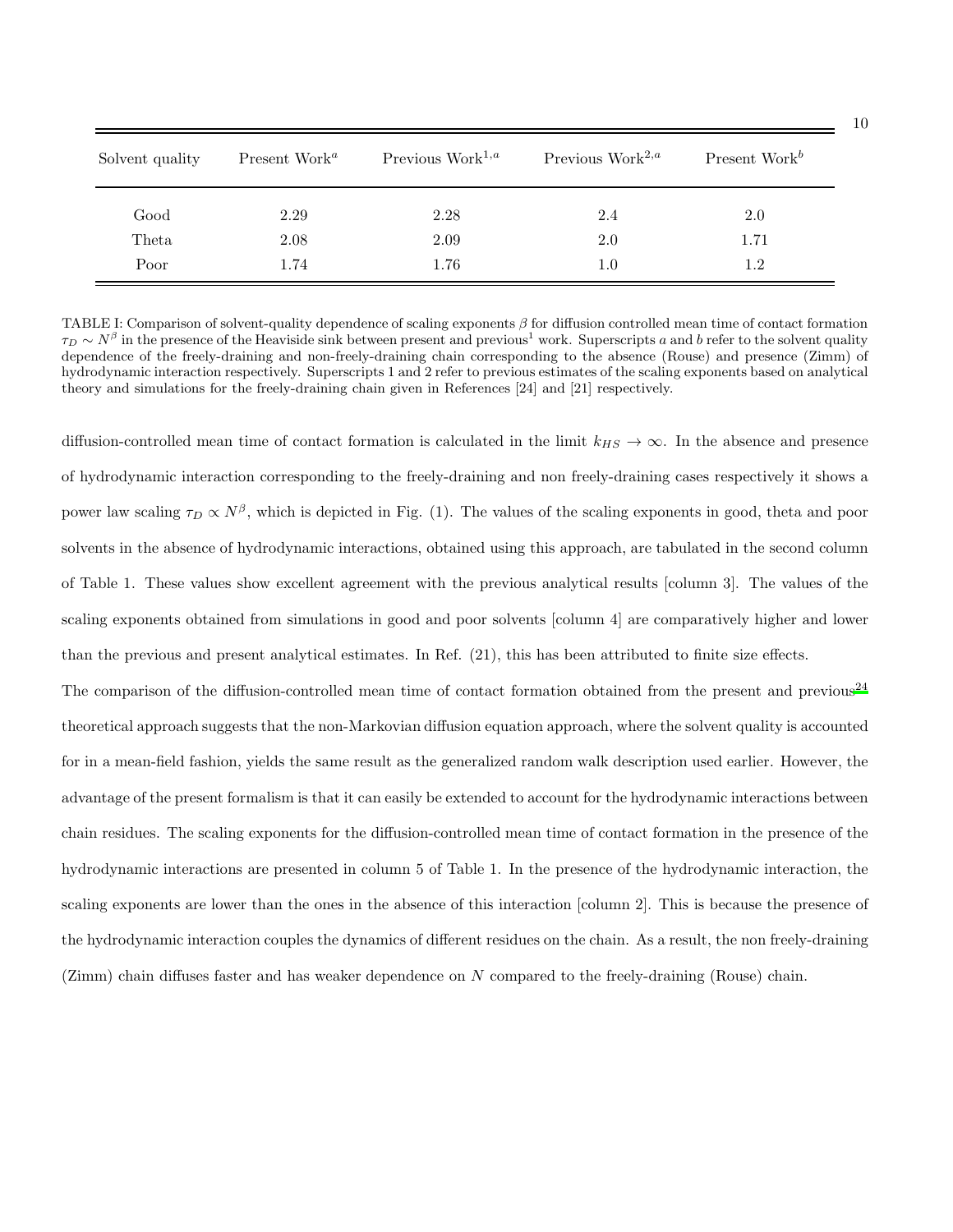#### B. Mean time of contact formation with energy-transfer sink

The mean time of contact formation, in general, is a sum of reaction and diffusion-controlled parts given by Eqs. [\(14\)](#page-7-0) and [\(15\)](#page-7-1) respectively. While the integral in Eq. [\(14\)](#page-7-0) can be evaluated analytically, there is no closed form analytical expression for Eq. [\(15\)](#page-7-1). We, thus, compute Eqs. [\(14\)](#page-7-0) and [\(15\)](#page-7-1) numerically and substitute the result into Eq. [\(12\)](#page-6-2) to obtain  $\tau_{CF}$ . Before carrying out the time-integral in Eq. [\(15\)](#page-7-1), we non-dimensionlize time in terms of the time scale of intrinsic quenching  $(k_0^{ET})^{-1}$  by defining  $t_1 = tk_0^{ET}$ .

<span id="page-10-0"></span>
$$
\tau_D^0 = \int_0^\infty dt_1 \left[ \frac{\langle k(t_1)k(0) \rangle_{eq}}{\langle k \rangle_{eq}^2} - 1 \right] \tag{17}
$$

where  $\tau_D^0 = k_0^{ET} \tau_D$  is the dimensionless mean time of diffusion-controlled reaction. In terms of the dimensionless time  $t_1$ , the modified expression for  $\phi(t_1)$  is given by

$$
\phi(t_1) = \frac{\sum_{p,odd} \frac{\exp(-p^{\gamma} t_1 / N^{\gamma} k_{eff})}{p^{2\nu+1}}}{\sum_{p,odd} \frac{1}{p^{2\nu+1}}},
$$
\n(18)

where  $k_{eff} = k_0^{ET} \tau_0$  is the dimensionless effective rate constant,  $\tau_0$  is the relaxation time  $\tau_0 \sim \eta b^3 / k_B T$  of the coarsegrained residue of size  $b, \gamma = 2\nu + 1$  and  $\gamma = 3\nu$  for the Rouse and Zimm chain respectively. This non-dimensionalizes the time scale of contact formation  $\tau_{CF}^0 = k_0^{ET} \tau_{CF}$  such as  $\tau_{CF}^0 = \tau_R^0 + \tau_D^0$ . The latter makes the integrals in Eqs. [\(14\)](#page-7-0) and [\(17\)](#page-10-0) dependent on  $k_0^{ET}$  only through the dimensionless effective rate constant  $k_{eff}$ .

Figs. (2)-(4) show the log-log plot for the variation of  $\tau_{CF}^0$  with N in good, theta and poor solvents corresponding to  $\nu = 3/5, 1/2$  and  $1/3$  for different values of  $k_{eff}$ . For typical values of  $k_0^{ET} \approx 10^6 - 10^9 s^{-1}$  considered in experiments, the dynamics of contact formation has a very sensitive dependence on solvent viscosity. For a fixed value of  $k_0^{ET}$ , the solvent viscosity is varied by choosing different values of the dimensionless effective rate constant  $k_{eff} = k_0^{ET} \tau_0$ . Figs. (2)-(4) show that the conditions  $k_{eff} \ll 1$  and  $k_{eff} \gg 1$  correspond to the dominating influence of the reaction-controlled and diffusion-controlled kinetics respectively. In the former case when the solvent viscosity is low,  $k_0^{ET} \ll 1/\tau_0$ , the rate of molecular relaxation is faster than rate of reaction between donor and acceptor groups resulting in a reaction controlled kinetics. In the limit of high solvent viscosity,  $k_0^{ET} \gg 1/\tau_0$ , the contact formation kinetics is determined by the slower rate of molecular relaxation.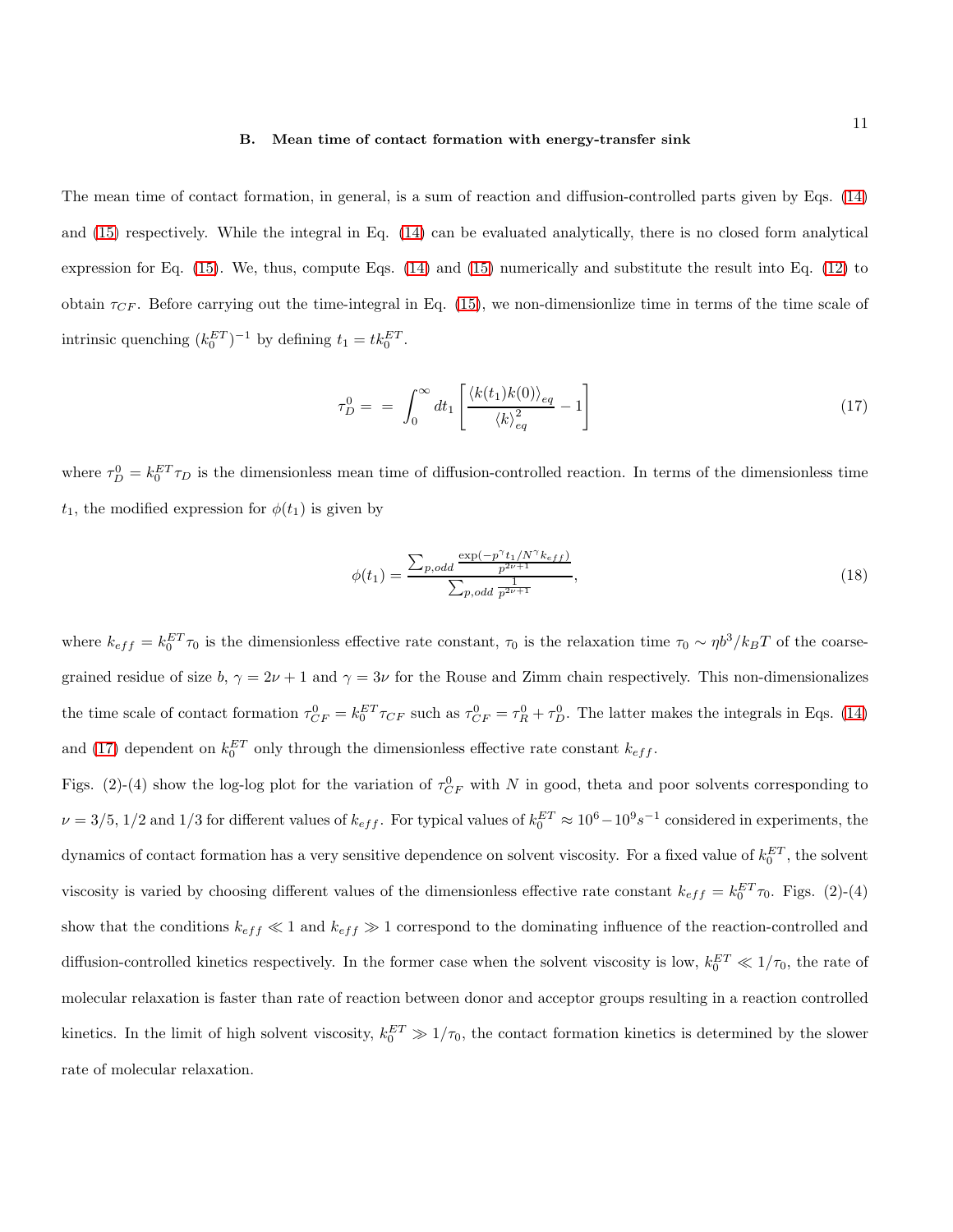

FIG. 2: Log-log plot for the variation of the dimensionless mean time of contact formation  $\tau_{CF}^0$  with N for a chain in a good solvent  $(\nu = 3/5)$ . The diffusion-reaction equation [Eq. [\(5\)](#page-5-0)] is solved in the presence of the exponential sink [Eq. [\(6\)](#page-5-1)] for the different values of the effective (dimensionless) rate constant  $k_{eff} = k_0^{ET}\tau_0$  in the (a) absence (Rouse) and (b) presence (Zimm) of hydrodynamic interaction. Symbols are theoretical results and the solid lines are the corresponding linear fits showing the power law dependence of mean time of contact formation with respect to the number of residues,  $\tau_{CF}^0 \sim N^{\alpha}$ . The limits of  $k_{eff} \ll 1$  and  $k_{eff} \gg 1$  show dominating influence of the reaction-controlled and diffusion-controlled kinetics respectively. In the intermediate limit,  $k_{eff} \approx 1$ , the increase in the number of residues switches the kinetics from reaction-controlled at low N to diffusion-controlled at large N.

In between these limits,  $k_0^{ET} \approx 1/\tau_0$ , the mean time of contact formation has significant contributions from both  $\tau_R^0$ and  $\tau_D^0$ . For small N, the end-to-end distance correlation relaxes to its equilibrium value fast, making it a reaction controlled process. At large N, the process is determined by the diffusion-controlled slow relaxation of the end-to-end distance correlation. The contact dynamics, thus, crosses over from the reaction-controlled kinetics at low  $N$  to the diffusion-controlled kinetics at large N. This is shown in Figs.  $(2)-(4)$  for good, theta and poor solvents in the absence (Rouse) and presence (Zimm) of hydrodynamic interaction. Lower the value of  $k_{eff}$ , higher the value of N at which the crossover from the reaction-controlled to diffusion-controlled kinetics occurs.

The values of the scaling exponents for the reaction and diffusion-controlled limits are indicated in Figs. (2)-(4) for good, theta and poor solvents respectively. The mean contact formation time for the reaction-controlled kinetics depends on the equilibrium probability distribution. As a result, the scaling exponents for the reaction-controlled kinetics in Figs. (2)-(4) are close to the values predicted by  $\tau_{CF}^0 \simeq N^{3\nu}$ . The latter can be obtained by integrating Eq. [\(14\)](#page-7-0) analytically followed by an asymptotic limit of large  $N$ . The exact numerical integration in Eq.  $(14)$ , however, yield the values of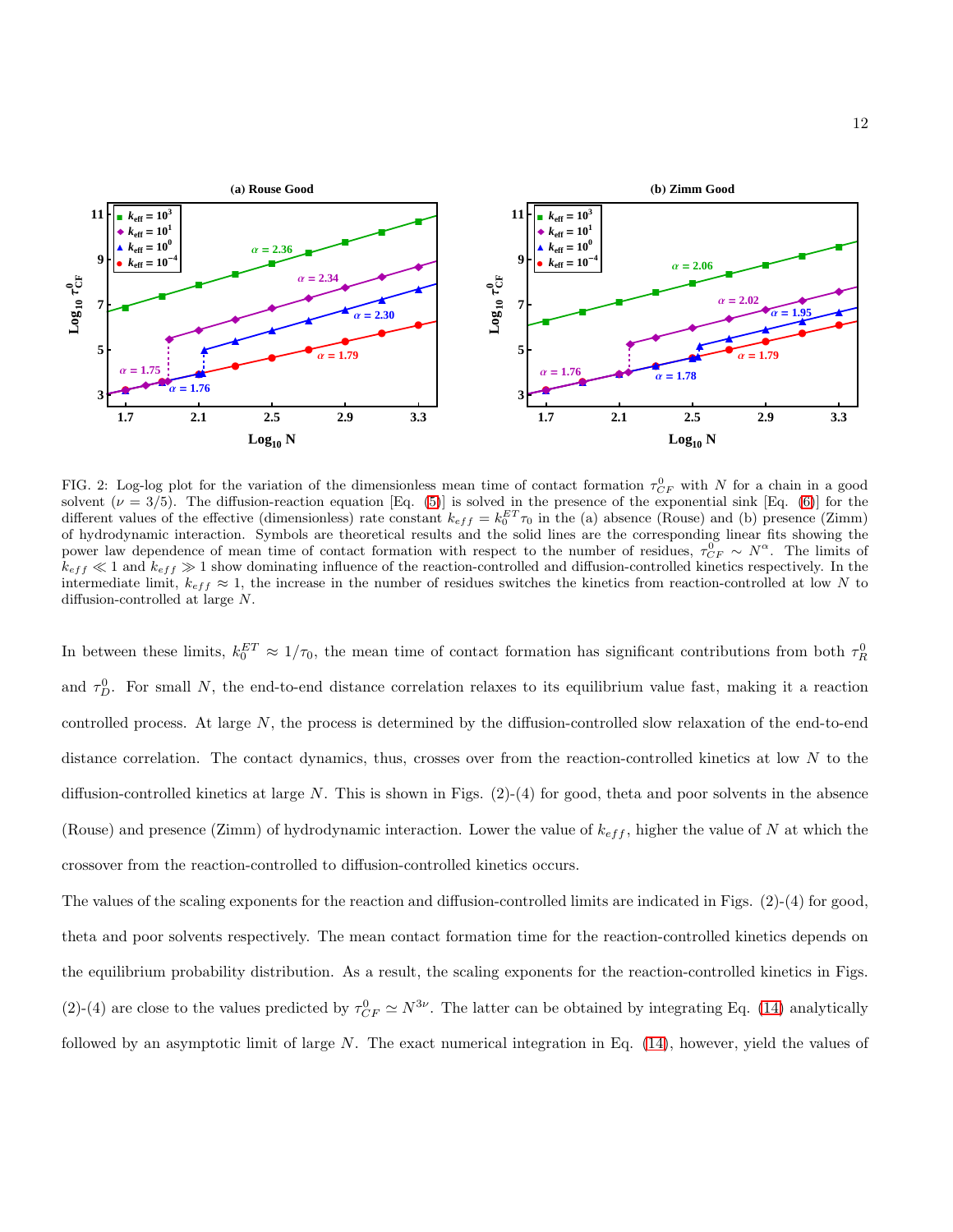

FIG. 3: Log-log plot for the variation of the dimensionless mean time of contact formation  $\tau_{CF}^0$  with N for a chain in a theta solvent  $(\nu = 1/2)$ . The diffusion-reaction equation [Eq. [\(5\)](#page-5-0)] is solved in the presence of the exponential sink [Eq. [\(6\)](#page-5-1)] for the different values of the effective (dimensionless) rate constant  $k_{eff} = k_0^{ET}\tau_0$  in the (a) absence (Rouse) and (b) presence (Zimm) of hydrodynamic interaction. Symbols are theoretical results and the solid lines are the corresponding linear fits showing the power law dependence of mean time of contact formation with respect to the number of residues,  $\tau_{CF}^0 \sim N^{\alpha}$ . The limits of  $k_{eff} \ll 1$  and  $k_{eff} \gg 1$  show dominating influence of the reaction-controlled and diffusion-controlled kinetics respectively. In the intermediate limit,  $k_{eff} \approx 1$ , the increase in the number of residues switches the kinetics from reaction-controlled at low N to diffusion-controlled at large N.

scaling exponents which are slightly lower then  $3\nu$ .

In the limit of  $k_{eff} \gg 1$ , the dimensionless mean time of contact formation  $\tau_{CF}^0$  has dominating influence from the diffusion-controlled kinetics. In this limit, Figs. (2)-(4) show that the values of the scaling exponents in the presence of the exponential sink are slightly higher than the heaviside sink [Table 1]. This is because the scaling exponents for the heaviside sink have been obtained in the sole presence of the diffusion-controlled kinetics [Table 1]. For reaction-diffusion kinetics considered here, the limit of  $k_{eff} \gg 1$  ensures small but non-zero contribution from the reaction-controlled part with weaker dependence on N. The presence of latter modifies the values of slopes and intercepts in Figs.  $(2)-(4)$ , resulting in slightly higher values of the scaling exponents.

In the limit of  $k_{eff} \approx 1$ , as the solvent quality is varied from good [Fig. 2] or theta [Fig. 3] to poor [Fig. 4], the reaction-controlled kinetics occurs for a larger range of N. This is because in a poor solvent the difference in the mean contact formation time for the reaction-controlled and diffusion controlled limits is relatively smaller compared to theta and good solvent conditions. This requires higher values of  $N$  to attain the crossover. Similar trend is observed in the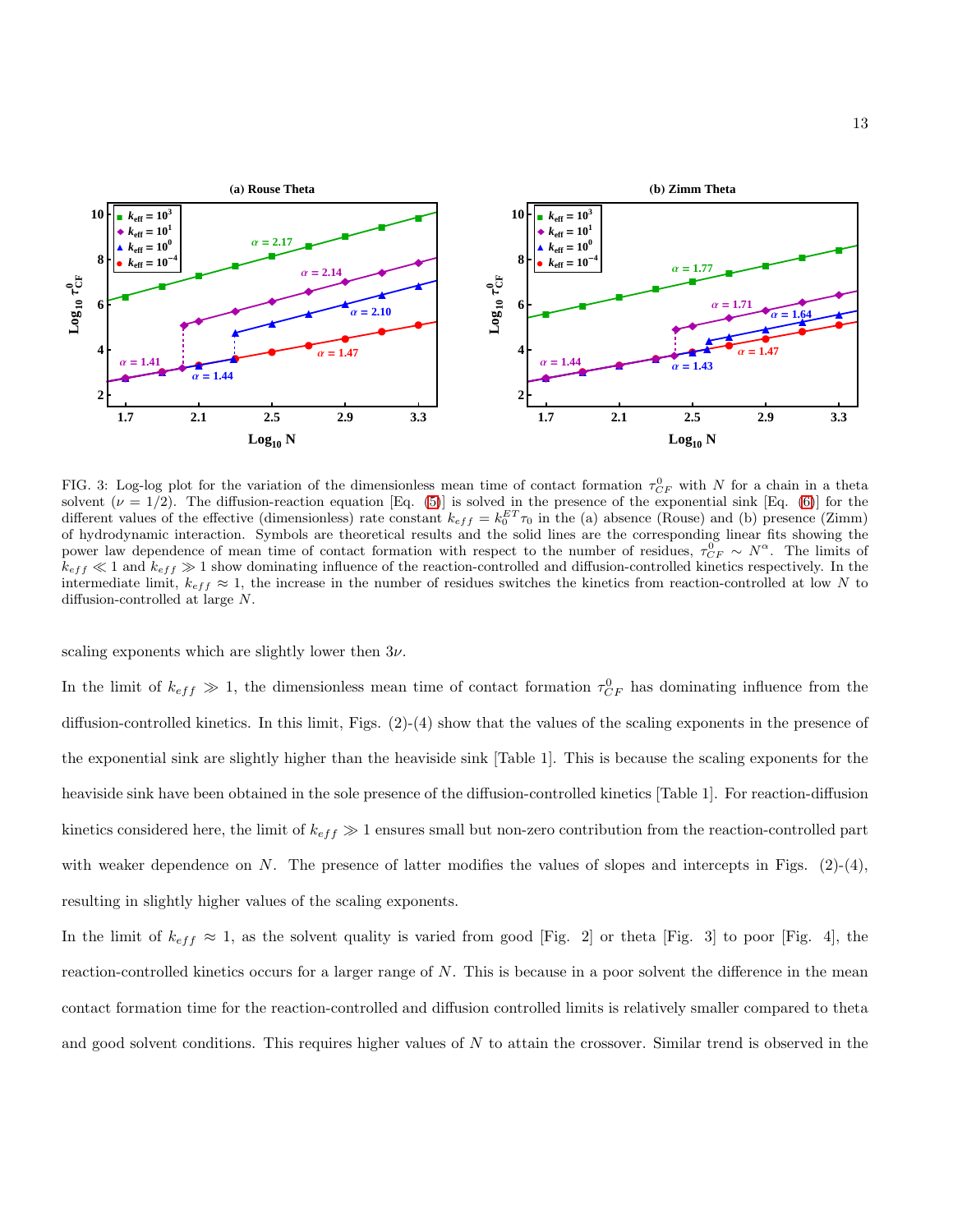

FIG. 4: Log-log plot for the variation of the dimensionless mean time of contact formation  $\tau^0_{CF}$  with N for a chain in a poor solvent  $(\nu = 1/3)$ . The diffusion-reaction equation [Eq. [\(5\)](#page-5-0)] is solved in the presence of the exponential sink [Eq. [\(6\)](#page-5-1)] for the different values of the effective (dimensionless) rate constant  $k_{eff} = k_0^{ET}\tau_0$  in the (a) absence (Rouse) and (b) presence (Zimm) of hydrodynamic interaction. Symbols are theoretical results and the solid lines are the corresponding linear fits showing the power law dependence of mean time of contact formation with respect to the number of residues,  $\tau_{CF}^0 \sim N^{\alpha}$ . The limits of  $k_{eff} \ll 1$  and  $k_{eff} \gg 1$  show dominating influence of the reaction-controlled and diffusion-controlled kinetics respectively. In the intermediate limit,  $k_{eff} \approx 1$ , the increase in the number of residues switches the kinetics from reaction-controlled at low N to diffusion-controlled at large N.

presence of the hydrodynamic interaction  $[Figs. (2b)-(4b)]$ . The reaction-controlled limit occurs for a higher range of N in the presence of hydrodynamic interaction than in its absence  $[Figs. (2a)-(4a)]$ . Again, this is because in the presence of the hydrodynamic interaction the diffusion-controlled mean time of contact formation are relatively smaller requiring higher values of N to attain the crossover from the reaction-controlled to diffusion-controlled limits.

# C. Comparison with experiments

The end-to-end contact formation dynamics, as measured in different experiments, shows a power law dependence of the mean contact formation time with respect to the number of repeating units on a polypeptide chain with  $N \simeq 10-20$ . For different polypeptide-solvent systems, the scaling relations have been found to be  $1.05 \pm 0.06$  $1.05 \pm 0.06$ ,<sup>[8](#page-18-3)</sup>  $1.5^{3,12}$  $1.5^{3,12}$  $1.5^{3,12}$  $1.5^{3,12}$  and  $1.7 \pm 0.1^{6,13}$  $1.7 \pm 0.1^{6,13}$  $1.7 \pm 0.1^{6,13}$ (good solvent). The scaling exponent of 1.5 has been rationalized using the SSS description of the diffusion-controlled contact formation dynamics in a theta solvent, which yields  $\tau_{sss} \sim N^{3/2}$ .<sup>[16](#page-18-10)</sup> The SSS prediction, however, deviates from several simulations<sup>[17](#page-18-11)[–20](#page-18-12)</sup> that predict  $\tau_{CF}^d \sim N^2$ , in consistent with the WF scaling.<sup>[15](#page-18-9)</sup> The mean time of contact formation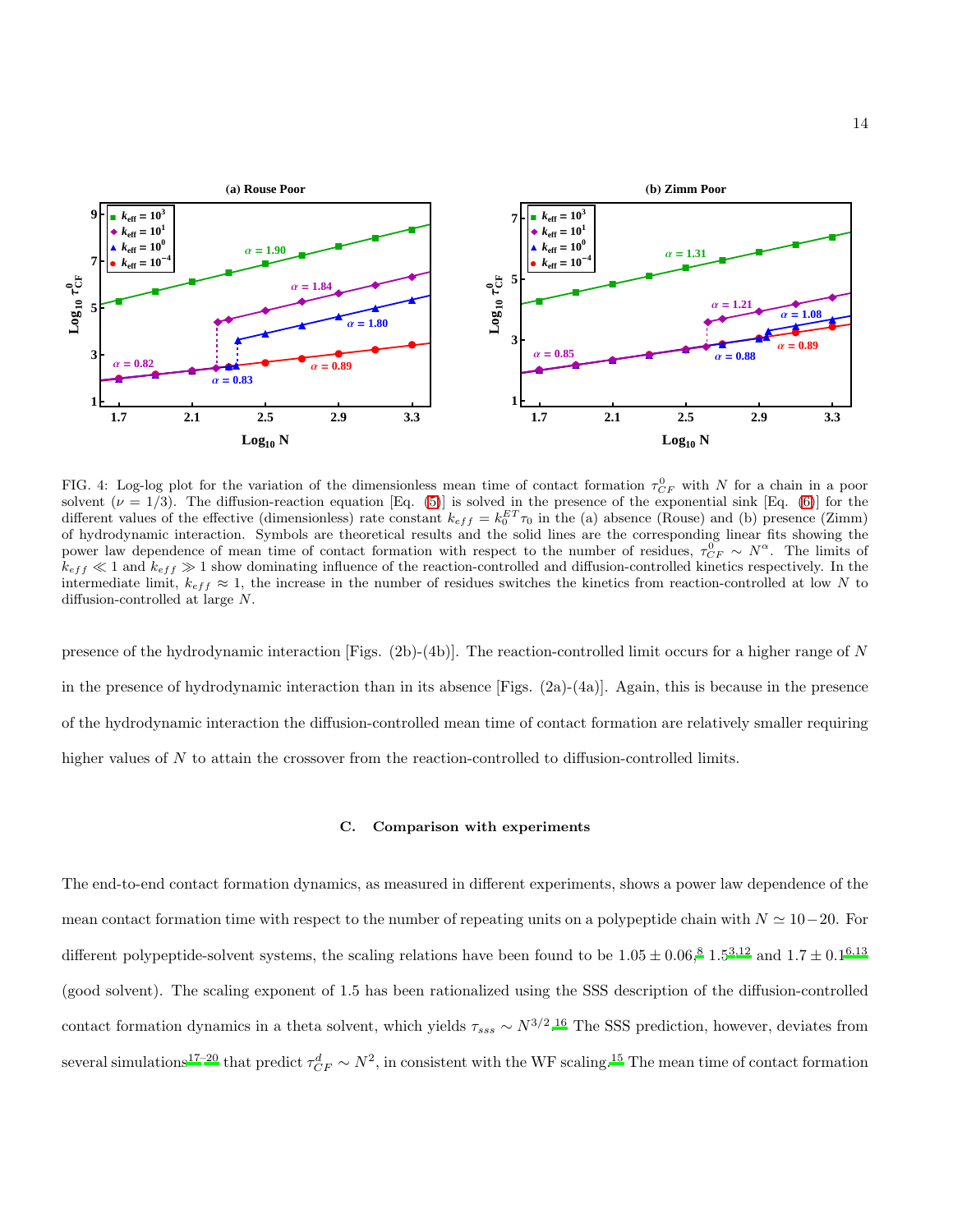in the SSS theory is given by  $\tau_{sss} \approx N^{3/2} b^3/D_0 a$ , where  $D_0 = k_B T/\zeta$  is the monomer diffusion coefficient and  $\zeta$  is the friction coefficient. In a recent study on diffusion-controlled contact formation dynamics, it has been shown that the SSS theory can yield the same result as the WF method if the monomer diffusion coefficient is replaced by the effective diffusion coefficient that accounts for end-to-end relaxation dynamics, thereby accounting for the higher-order modes of the chain.<sup>[21](#page-18-13)</sup> The latter yields the effective diffusion coefficient as  $D_e \sim N^{-1/2}$ , resulting in the extended SSS prediction  $\tau_{ess} \sim N^2$ , in agreement with the WF prediction. This implies that the experimentally observed scaling exponent of 1.5 can be rationalized using the SSS description provided the value of of  $D_0$  is considered to be much less than the monomer diffusion coefficient.<sup>[3](#page-18-4)[,12](#page-18-5)</sup> Thus, the extended SSS prediction of  $\tau_{ess} \sim N^2$  is in agreement with other theories and simulations, but can not rationalize  $\tau_{CF} \sim N^{3/2}$  scaling observed experimentally.

While the above description in terms of the diffusion-controlled kinetics of contact formation assumes that the limit of  $k_0 \to \infty$  is always satisfied, the typical values of  $k_0^{ET}$  in different experiments lie between  $10^6 - 10^9 s^{-1}$ .<sup>[2](#page-18-1)</sup> Based on the present analysis, the dominance of reaction or diffusion-controlled kinetics can be obtained by comparing  $(k_0^{ET})^{-1}$ with the time scale of molecular relaxation  $\tau_0 = \eta b^3 / k_B T$ . For typical values of  $\eta \approx 1 - 100cP$ ,<sup>[2](#page-18-1)</sup> T  $\approx 300K$  and the coarse grained length of  $b \approx 2-5\AA$ , an order of magnitude estimate yields  $k_{eff} \approx 10^{-4} - 10^{-2}$  for  $k_0^{ET} \approx 10^6 s^{-1}$  and  $k_{eff} \approx 0.1-10$  for  $k_0^{ET} \approx 10^9 s^{-1}$ . While the former  $(k_{eff} \ll 1)$  corresponds to the limit where the reaction-controlled kinetics dominate, the latter ( $k_{eff} \approx 1$ ) points to the crossover region where the reaction-controlled kinetics dominate at low  $N$  and the diffusion-controlled kinetics dominate at high  $N$ . The scaling exponents for the reaction-controlled kinetics obtained here are given by 0.89, 1.47 and 1.79 in poor, theta and good solvents respectively. The fact that they are close to the experimentally determined scaling exponents of  $1.05 \pm 0.06$ , 1.5 and  $1.7 \pm 0.1$  points to the relevance of solvent quality dependence of the mean time of contact formation in the reaction-controlled limit. The importance of the reaction-controlled kinetics in rationalizing the values of the experimentally observed scaling exponents has been proposed earlier.[33](#page-19-8)

Compared to the reaction-controlled kinetics, the dominating influence of the diffusion-controlled kinetics  $(k_{eff} \gg 1)$ yields a relatively stronger dependence of the mean contact formation on  $N$ . Figs. (2)-(4) show that in good, theta and poor solvents respectively, the freely-draining chains have mean time of contact formation governed by the scaling exponents 2.36, 2.17 and 1.90. For a non-freely-draining chain, in contrast, the respective values of the scaling exponents 2.06, 1.77 and 1.31 in good, theta and poor solvents show comparatively weaker dependence on N.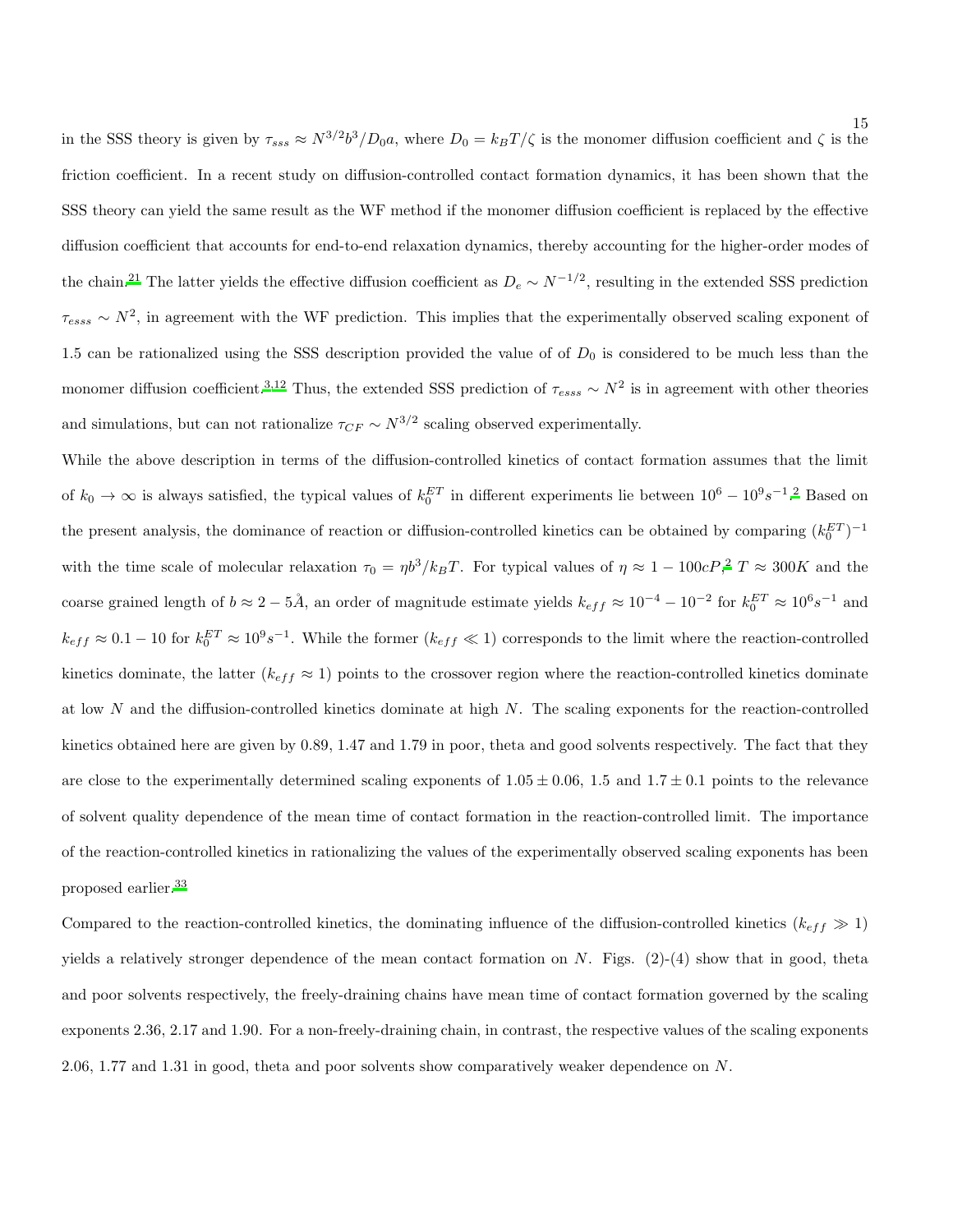# V. CONCLUSIONS

Starting from a non-Markovian reaction-diffusion equation that describes the time evolution of distance between two residues on a chain, we have calculated the mean time of end-to-end contact formation using the WF closure approximation. This approach allows us to include the effects of solvent quality and hydrodynamic interaction in a mean-field fashion and yields a power law scaling of the mean contact formation with respect to the number of residues  $\tau_{CF} \sim N^{\alpha}$ . In the presence of the heaviside sink, the diffusion-controlled mean time of contact formation of a freely-draining chain in good, theta and poor solvents obtained from the present approach are in excellent agreement with the previous theoretical work based on a generalized random walk description.

The non-Markovian reaction-diffusion equation when supplemented with a more realistic energy transfer sink shows that the interplay of reaction and diffusion-controlled kinetics determine the mean time of contact formation. In particular, the contact formation dynamics is governed by two time scales, the reciprocal of the intrinsic rate of quenching  $(k_0^{ET})^{-1}$ , and the relaxation time  $\tau_0 = \eta b^3 / k_B T$  of the coarse-grained residue of an effective size b. The limits of  $k_0^{ET} \tau_0 \ll 1$ and  $k_0^{ET}\tau_0 \gg 1$  show dominating influence of the reaction-controlled and diffusion-controlled kinetics respectively. In the intermediate limit,  $k_0^{ET}\tau_0 \approx 1$ , the increase in the number of residues switches the kinetics from reaction-controlled at low N to diffusion-controlled at large N. These results show that the scaling exponent  $\alpha$  has sensitive dependence on solvent quality mediated effective interaction between different residues on the protein chain, the solvent viscosity, the hydrodynamic interaction and the magnitude of the intrinsic quenching rate  $k_0^{ET}$ . From these general results, we conclude that the experimental estimates of the scaling exponent  $\alpha$  reflect solvent-quality dependence of the mean contact formation time in the reaction-controlled limit.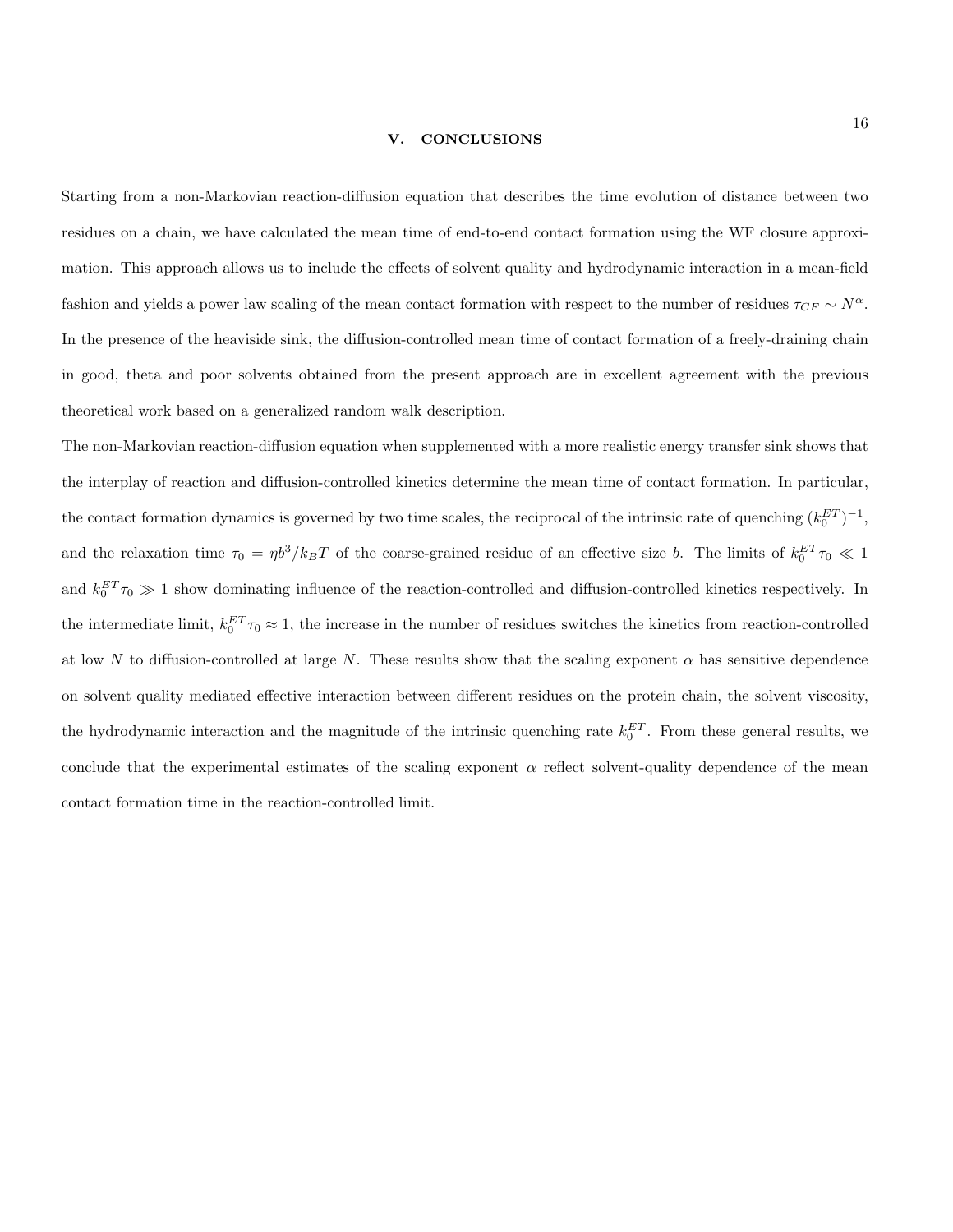#### Appendix A: Solvent quality dependence of the time correlation of distance fluctuations

The expression for the time-correlation of distance fluctuations in the absence and presence of hydrodynamics for a chain in a theta solvent has been derived in Ref. (28) using the Rouse and Zimm dynamics respectively. The latter also considers the case of a non-freely draining Zimm chain in a good solvent. Below, we extend this formalism to calculate the dimensionless time correlation of distance fluctuations [Eq. [\(3\)](#page-4-1)] for a freely draining (Rouse) and non-freely draining (Zimm) chain in good, theta and poor solvents.

The dynamics of the nth residue at position  $\mathbf{r}_n(t)$  is described by the following Langevin equation<sup>[28](#page-19-3)</sup>:

<span id="page-16-0"></span>
$$
\frac{\partial \mathbf{r}_n(t)}{\partial t} = \sum_m \mathbf{H}_{nm} \cdot \left( -\frac{\partial U}{\partial \mathbf{r}_m} + \mathbf{f}_m(t) \right),\tag{A1}
$$

where  $\mathbf{H}_{nm}$  is the mobility matrix,  $U = U_{el} + U_{int}$  is the interaction potential which accounts for the entropic elasticity due to chain connectivity  $U_{el} = \frac{3k_BT}{b^2} \sum_{n=2}^{N} (r_n - r_{n-1})^2$  and solvent quality dependent effective interaction between chain residues,  $U_{int}$ . In a theta solvent  $U_{int} \approx 0$ . In addition, the absence of the hydrodynamic interaction implies that the mobility matrix takes the form  $\mathbf{H}_{nm} = \frac{\mathbf{I}}{c}$  $\frac{1}{\zeta} \delta_{nm}$ . The dynamics of a freely draining chain in a theta solvent is, thus, given by the Rouse dynamics

$$
\zeta \frac{\partial \mathbf{r}_n(t)}{\partial t} = \frac{3k_B T}{b^2} \frac{\partial^2 \mathbf{r}_n(t)}{\partial n^2} + \mathbf{f}_n(t),\tag{A2}
$$

where  $\zeta$  is the friction coefficient and  $\mathbf{f}_n(t)$  is the random force that follows the Gaussian statistics:  $\langle \mathbf{f}_n(t) \rangle = 0$  and  $\langle \mathbf{f}_n(t) \cdot \mathbf{f}_m(t') \rangle = 6k_B T \delta_{nm} \delta(t-t')$ . The condition of free chain ends require  $\partial \mathbf{r}_n / \partial n = 0$  at  $n = 0$  and  $n = N$ . Given this constraint, the position vector  $\mathbf{r}_n(t)$  in terms of the normal modes can be written as

<span id="page-16-1"></span>
$$
\mathbf{r}_n(t) = \mathbf{X}_0(t) + 2 \sum_{p=1}^{\infty} \mathbf{X}_p(t) \cos(p\pi n/N), \tag{A3}
$$

where  $X_0 = \frac{1}{N} \int_0^N dn \mathbf{r}_n$ . In terms of the normal modes, the Rouse equation is given by

$$
\zeta_p \frac{d\mathbf{X}_p(t)}{dt} = -k_p \mathbf{X}_p(t) + \mathbf{f}_p(t),\tag{A4}
$$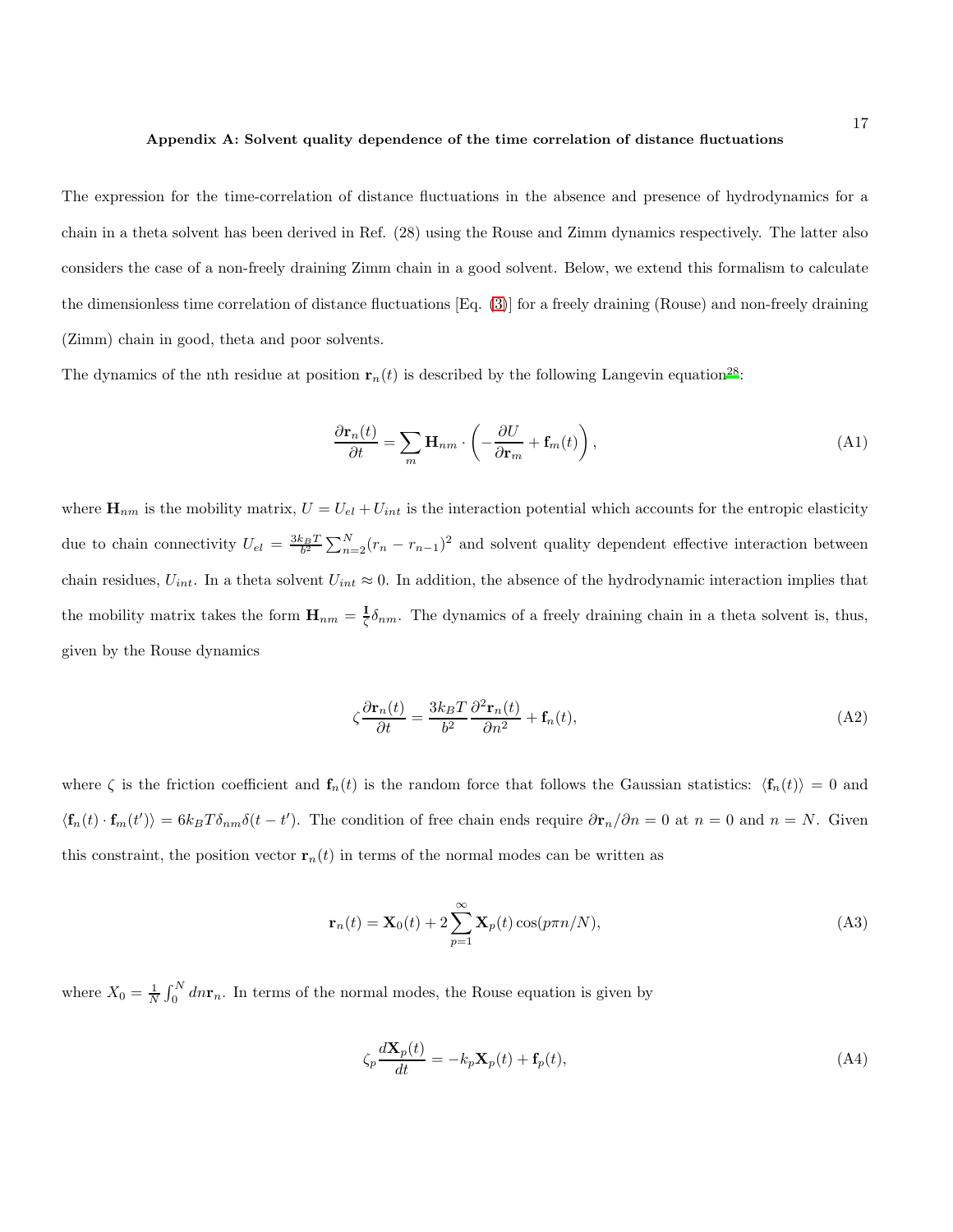where  $\mathbf{X}_p(t) = \frac{1}{N} \int_0^N dn \cos(p\pi n/N) \mathbf{r}_n(t)$ . The above equation can be easily solved to yield

<span id="page-17-1"></span>
$$
\langle \mathbf{X}_p(t) \cdot \mathbf{X}_q(0) \rangle = \delta_{pq} \frac{3k_B T}{k_p} \exp(-t/\tau_p).
$$
 (A5)

where  $\tau_p = \zeta_p / k_p$  is the relaxation time of the pth mode. In a theta solvent  $\tau_p = \tau_1/p^2$ , where  $\tau_1^R = \zeta N^2 b^2 / 3\pi^2 k_B T$ and  $k_p = 6\pi^2 k_B T p^2 / N b^2$ . The Rouse dynamics describes the dynamics of a freely-draining chain in a theta solvent. The effective attractive or repulsive interaction between chain residues in poor or good solvents respectively can be included in the parameter  $k_p$  (in a mean field fashion) by determining  $k_p = \frac{3k_B T}{\langle X_p^2 \rangle_{eq}}$ . The latter yields the solvent quality dependence of  $k_p \simeq p^{1+2\nu} k_B T/N^{2\nu} b^2$  and  $\tau_p^R = \tau_1^R/p^{1+2\nu}$ .<sup>[28](#page-19-3)</sup>

In the presence of hydrodynamic interaction  $\mathbf{H}_{nn} = \frac{\mathbf{I}}{c}$  $\frac{1}{\zeta}$  and  $\mathbf{H}_{nm} = \frac{1}{8\pi\eta_s |\mathbf{R}_{nm}|} \left[ \mathbf{R}_{nm} \hat{\mathbf{R}_{nm}} + \mathbf{I} \right]$  for  $n \neq m$ . The nonlinear dependence of  $\mathbf{H}_{nm}$  on  $\mathbf{R}_{nm}$  makes the solution of Eq. [\(A1\)](#page-16-0) difficult. The preaveraging approximation of Zimm replaces  $\mathbf{H}_{nm}$  with  $\langle \mathbf{H}_{nm} \rangle_{eq} = \int d\mathbf{R}_{nm} \mathbf{H}_{nm} P_{eq}(\mathbf{R}_{nm})$ , where  $P_{eq}$  is given by Eq. [\(10\)](#page-6-3). This yields  $\langle \mathbf{H}_{nm} \rangle_{eq} \approx \mathbf{I}/(|n-m|^{\nu} \eta_s b) \equiv$  $h(n-m)$ I. In terms of the normal modes Eq. [\(A1\)](#page-16-0) can be written as

<span id="page-17-0"></span>
$$
\frac{d\mathbf{X}_p(t)}{dt} = \sum_q h_{pq}(-k_q \mathbf{X}_q(t) + \mathbf{f}_q(t)).
$$
\n(A6)

Following the linearization approximation<sup>[28](#page-19-3)</sup>, it can be shown that  $\zeta_p = (h_{pp})^{-1} \approx \eta_s b N^{\nu} p^{1-\nu}$ . Given that the solvent quality dependence of  $k_p$  in the Rouse and Zimm dynamics is the same, the relaxation time of a non-freely draining Zimm chain is given by  $\tau_p^Z \simeq \tau_1^Z/p^{3\nu}$ , where  $\tau_1^Z \simeq N^{3\nu}b^3\eta_s/k_BT$ . This implies that the time correlation of  $\langle \mathbf{X}_p(t) \cdot \mathbf{X}_q(0) \rangle$  in the presence of the hydrodynamic interaction obtained from Eq. [\(A6\)](#page-17-0) yield the same expression as Eq. [\(A5\)](#page-17-1) with  $\tau_p$ replaced by  $\tau_p^Z$ .

Since  $\mathbf{R}_{mn}(t) = \mathbf{r}_n(t) - \mathbf{r}_m(t)$ , it can be easily shown from Eq. [\(A3\)](#page-16-1) that

$$
\phi_{mn}(t) = \frac{\langle \mathbf{R}_{mn}(t) \cdot \mathbf{R}_{mn}(0) \rangle}{\langle \mathbf{R}_{mn}(0) \cdot \mathbf{R}_{mn}(0) \rangle} = \frac{\sum_{p=1}^{\infty} \langle \mathbf{X}_p(t) \cdot \mathbf{X}_p(0) \rangle [\cos(p\pi n/N) - \cos(p\pi m/N)]^2}{\sum_{p=1}^{\infty} \langle \mathbf{X}_p(0) \cdot \mathbf{X}_p(0) \rangle [\cos(p\pi n/N) - \cos(p\pi m/N)]^2}
$$

$$
= \frac{\sum_{p=1}^{\infty} [\cos(p\pi n/N) - \cos(p\pi m/N)]^2 e^{-t/\tau_p} / p^{1+2\nu}}{\sum_{p=1}^{\infty} [\cos(p\pi n/N) - \cos(p\pi m/N)]^2 / p^{1+2\nu}}, \tag{A7}
$$

which yields Eq. [\(3\)](#page-4-1).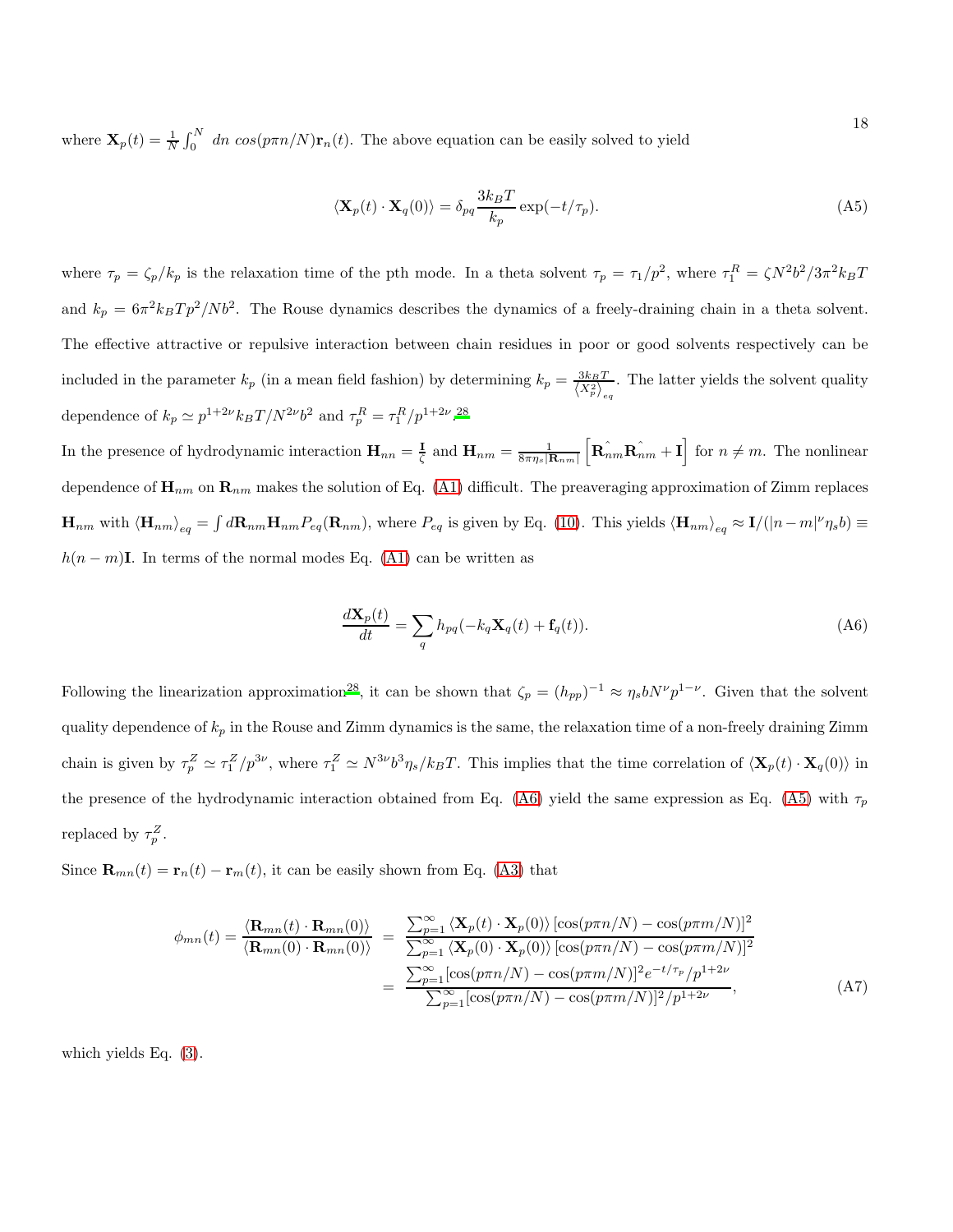- <span id="page-18-0"></span>[1] W. A. Eaton, V. Munoz, S. J. Hagen, G. S. Jas, L. J. Lapidus, E. R. Henry, and J. Hofrichter, Annu. Rev. Biophys. Biomol. Struct. 29, 327 (2000).
- <span id="page-18-4"></span><span id="page-18-1"></span>[2] L. Lapidus, W. Eaton, and J. Hofrichter, Proc. Natl. Acad. Sci. U. S. A. 97, 7220 (2000).
- [3] L. Lapidus, P. Steinbach, W. Eaton, A. Szabo, and J. Hofrichter, J. Phys. Chem. B. 106, 11628 (2002).
- [4] O. Bieri, J. Wirz, B. Hellrung, M. Schutkowski, M. Drewello, and T. Kiefhaber, Proc. Natl. Acad. Sci. U. S. A. 96, 9597 (1999).
- <span id="page-18-6"></span>[5] B. Fierz and T. Kiefhaber, J. Am. Chem. Soc. 129, 672 (2007).
- [6] F. Krieger, B. Fierz, O. Bieri, M. Drewello, and T. Kiefhaber, J. Mol. Biol. 332, 265 (2003).
- <span id="page-18-3"></span>[7] I. J. Chang, J. C. Lee, J. R. Winkler, and H. B. Gray, Proc. Natl. Acad. Sci. U. S. A. 100, 3838 (2003).
- [8] R. R. Hudgins, F. Haung, G. Gramlich, and W. M. Nau, J. Am. Chem. Soc. 124, 556 (2002).
- [9] J. C. Lee, B. T. Lai, J. J. Kozak, H. B. Gray, and J. R. Winkler, J. Phys. Chem. B 111, 2107 (2007).
- <span id="page-18-2"></span>[10] N. D. B. Ford, D. W. Shin , H. B. Gray, and J. R. Winkler, J. Phys. Chem. B 117, 13206 (2013).
- <span id="page-18-5"></span>[11] H. Neuweiler, A. Schulz, M. Bohmer, J. Enderlein, and M. Sauer, J. Am. Chem. Soc. 125, 5324 (2003).
- <span id="page-18-7"></span>[12] M. Buscaglia, B. Schuler, L. Lapidus, W. Eaton, and J. Hofrichter, J. Mol. Biol. 332, 9 (2003).
- [13] B. Fierz and T. Kiefhaber, in Protein Folding Handbook, edited by J. Buchner and T. Kiefhaber, (Wiley VCH: Wienheim 2005).
- <span id="page-18-9"></span><span id="page-18-8"></span>[14] K. P. Santo and K. L. Sebastian, Phys. Rev. E. 80, 061801 (2009)
- <span id="page-18-10"></span>[15] G. Wilemski and M. Fixman, J. Chem. Phys. 60, 866 (1974).
- <span id="page-18-11"></span>[16] A. Szabo, K. Schulten, and Z. Schulten, J. Chem. Phys. 72, 4350 (1980).
- [17] R. Pastor, R. Zwazig, and A. Szabo, J. Chem. Phys. 105, 3878 (1996).
- [18] M. Sakata and M. Doi, Polym. J. 8, 409 (1976).
- <span id="page-18-12"></span>[19] A. Podtelezhnikov and A. Vologodskii, Macromolecules 30, 6668 (1997).
- [20] J. Chen, H. K. Tsao, and Y. J. Sheng, Phys. Rev. E 72, 031804 (2005).
- <span id="page-18-13"></span>[21] N. M. Toan, G. Morrison, C. Hyeon and D. Thirumalai, J. Phys. Chem. B 112, 6094 (2008).
- <span id="page-18-14"></span>[22] R. Chakrabarti, Physica A. 391, 4081 (2012).
- <span id="page-18-15"></span>[23] A. Dua and B. J. Cherayil, J. Chem. Phys. **116**, 399 (2002).
- <span id="page-18-16"></span>[24] P. Debnath and B. J. Cherayil, J. Chem. Phys. **120**, 2483 (2004).